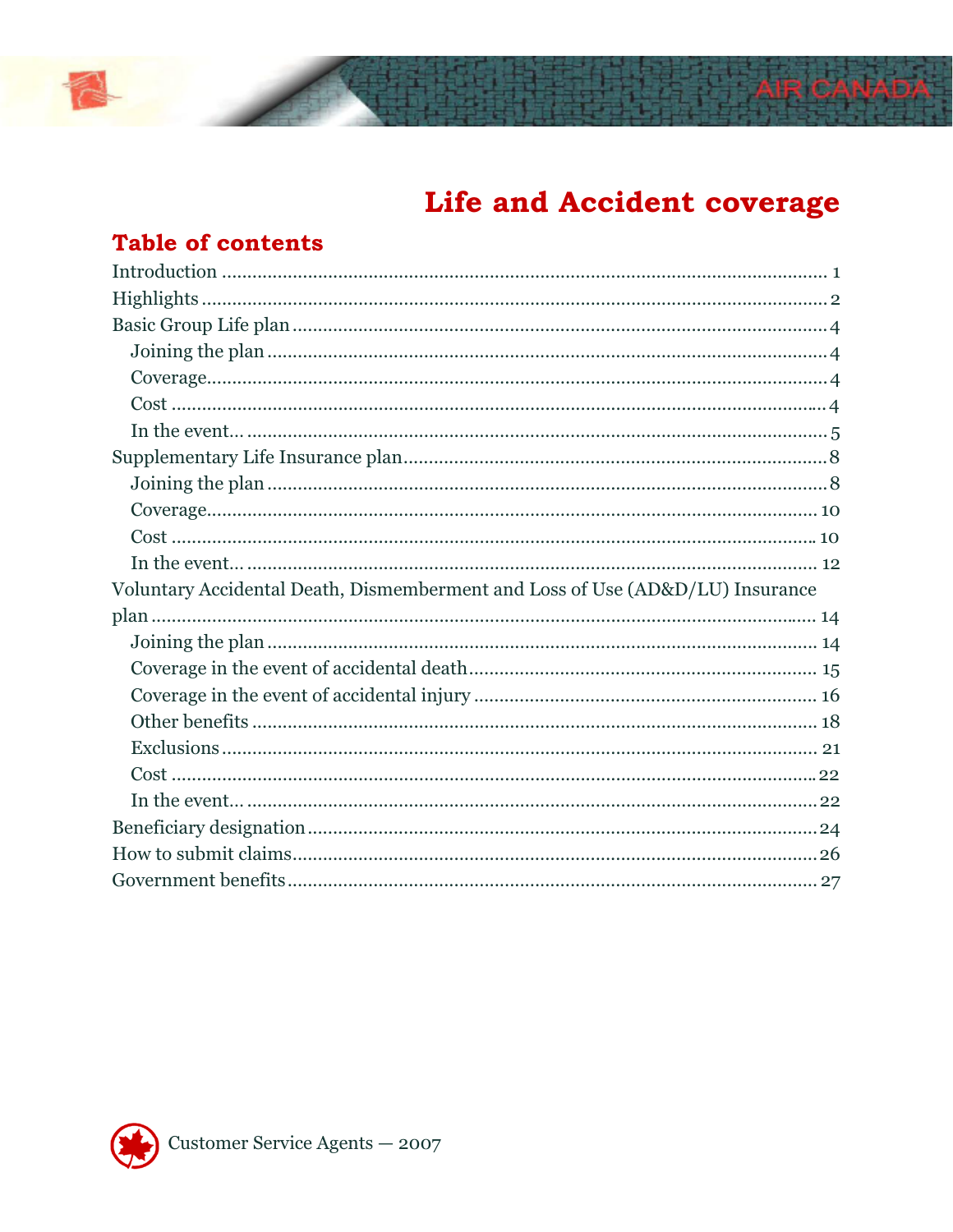

# **Life and Accident coverage**

If you are concerned about your family's financial security should you die or suffer a serious accidental injury, you will want to protect them from the loss of regular income and unexpected expenses. You can do this through Air Canada's various life and accidental coverage plans.

The Company currently provides you with basic protection at no cost to you.

In addition, should you feel you and your family need more financial protection in the event of death or accidental injury, Air Canada offers you the opportunity to purchase more coverage through the Supplementary Life Insurance plan and the Voluntary Accidental Death, Dismemberment and Loss of Use (AD&D/LU) Insurance plan.

The plans available to you are:

- Basic Group Life plan
- Supplementary Life Insurance plan
- Voluntary AD&D/LU Insurance plan

### *Introduction*

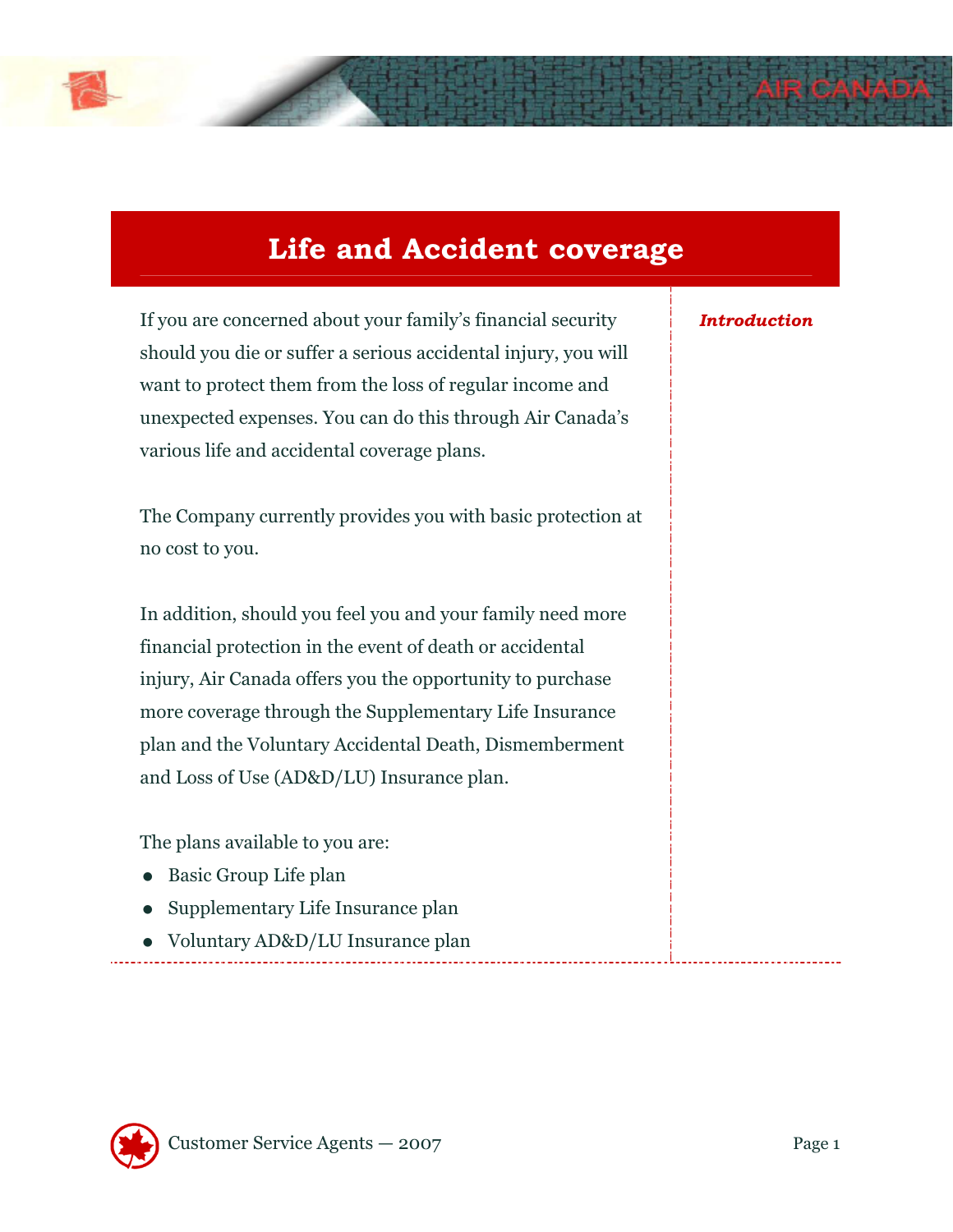

These highlights give an overview of your Life and Accident coverage. The following pages contain the detailed information on which benefit payments will be determined.

|                                          | <b>Basic Group Life plan</b>                                                                                                                                                                                               |  |
|------------------------------------------|----------------------------------------------------------------------------------------------------------------------------------------------------------------------------------------------------------------------------|--|
| Eligibility                              | Permanent employees: as of your first day of<br>employment.<br>Temporary employees: after 6 months of<br>continuous service, provided successful<br>completion of medical examination                                      |  |
| Coverage                                 | Permanent full-time employees: 30 x your<br>basic monthly salary, up to a maximum of<br>\$80,000.<br>Permanent part-time employees: \$40,000.                                                                              |  |
| Cost                                     | Currently shared by Air Canada and employee                                                                                                                                                                                |  |
| <b>Supplementary Life Insurance plan</b> |                                                                                                                                                                                                                            |  |
| Eligibility                              | Permanent and temporary employees: as of<br>the first day of month following your first<br>day of employment, provided successful<br>completion of medical examination<br>Eligible dependents: when you become<br>eligible |  |
| Coverage                                 | You: up to \$200,000, in units of \$10,000<br>Spouse: \$5,000-\$35,000<br>Each eligible child: \$2,500-\$17,500                                                                                                            |  |
|                                          |                                                                                                                                                                                                                            |  |

### *Highlights*

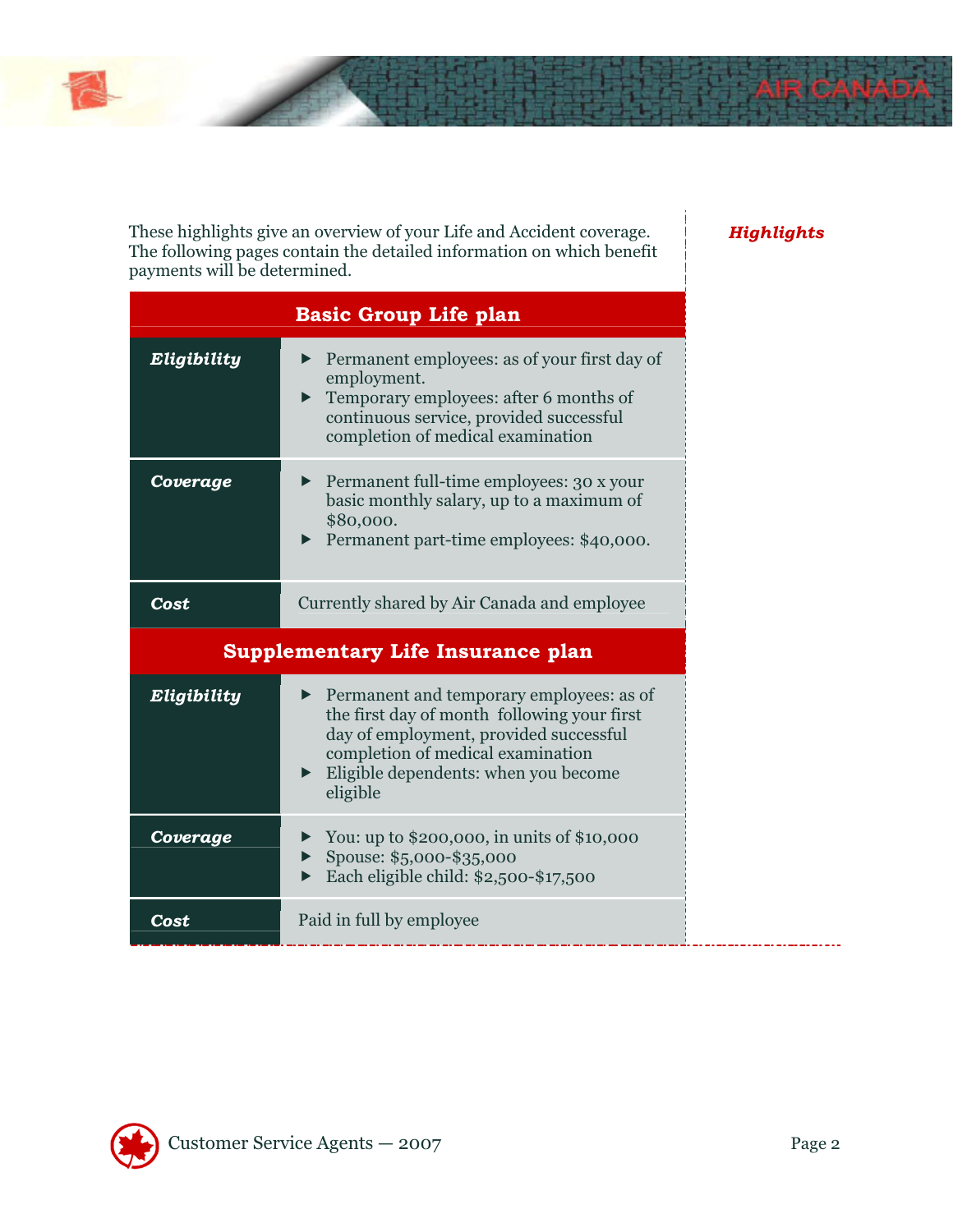

|             | <b>Voluntary AD&amp;D/LU Insurance plan</b>                                                                                                                                                                                                                                                                                                   |
|-------------|-----------------------------------------------------------------------------------------------------------------------------------------------------------------------------------------------------------------------------------------------------------------------------------------------------------------------------------------------|
| Eligibility | ▶ Permanent and temporary employees: as of<br>first day of month following month in which<br>Air Canada receives your enrolment card<br>$\blacktriangleright$ Eligible dependents: when you become<br>eligible                                                                                                                                |
| Coverage    | <b>Accidental death</b><br>$\triangleright$ You: up to \$500,000, in units of \$50,000<br>Spouse:<br>• $50\%$ of your amount (if no eligible<br>children)<br>$\bullet$ 40% (if eligible children)<br>Each eligible child: $15\%$ , to a maximum of<br>\$75,000<br><b>Accidental injury</b><br>A percentage of the amount for accidental death |
| Cost        | Paid in full by employee                                                                                                                                                                                                                                                                                                                      |

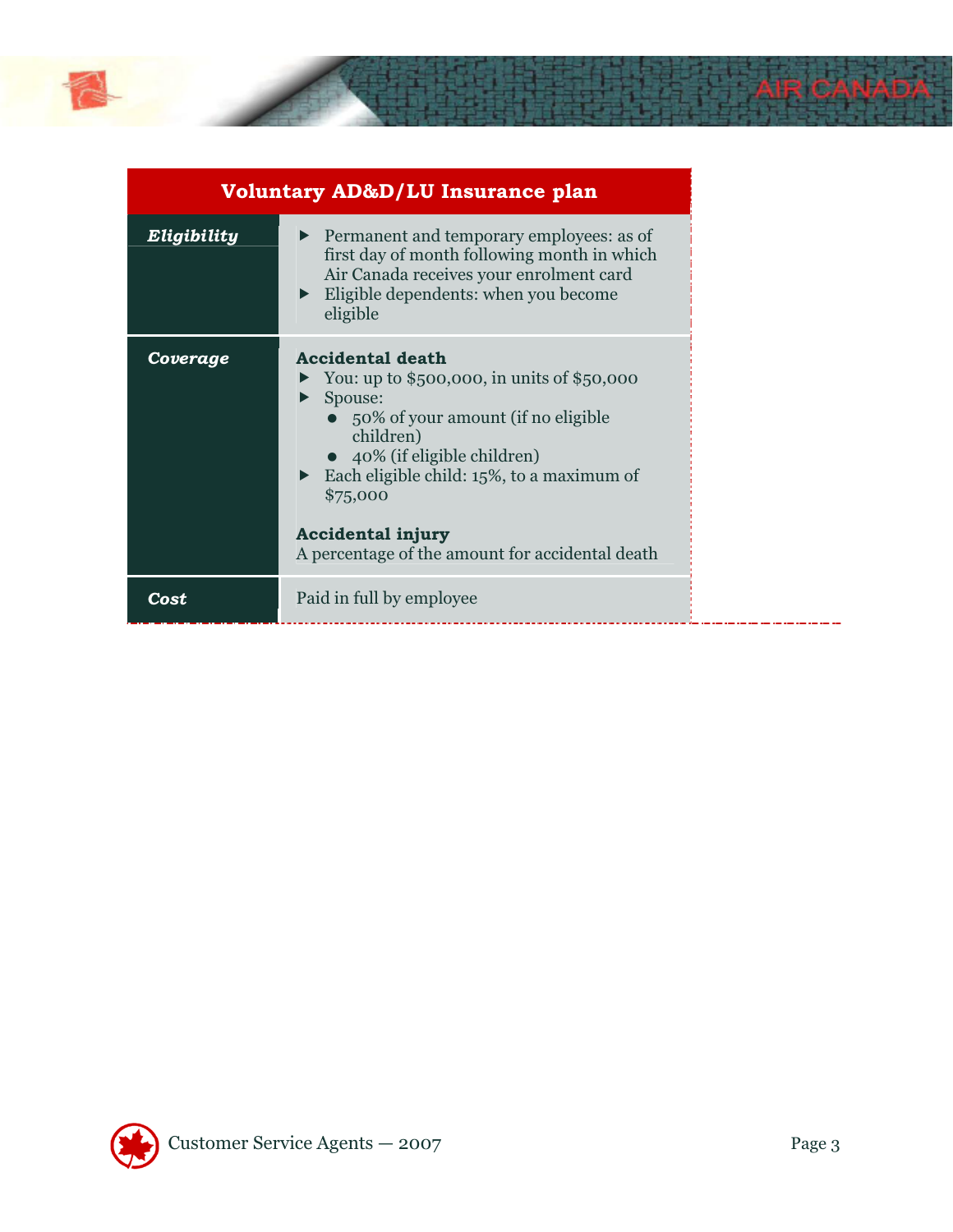

| <b>Basic Group Life plan</b>                                                                                                                                                                                     |                     |
|------------------------------------------------------------------------------------------------------------------------------------------------------------------------------------------------------------------|---------------------|
| <b>Permanent employees</b> are automatically covered under the plan<br>from their first day of employment.                                                                                                       | Joining<br>the plan |
| <b>Temporary employees</b> become covered after six months of<br>continuous service, provided they have successfully passed the<br>Company medical examination.                                                  |                     |
| How do I join?<br>Just complete a Basic Group Life enrolment card (ACF852) and<br>return it to Employee Services, PO BOX 7650, Station B,<br>Toronto (ON) M2K 3B5.                                               |                     |
| Can I choose not to join?<br>No. Coverage is automatic.                                                                                                                                                          |                     |
| <b>Coverage:</b>                                                                                                                                                                                                 | Coverage            |
| Full-Time: Upon your death from any cause and anywhere in the<br>world, the plan pays an amount equal to 30 times your basic<br>monthly salary, rounded up to the next higher \$100, to a maximum<br>of \$80,000 |                     |
| Part-Time: Maximum \$40,000                                                                                                                                                                                      |                     |
| Does my coverage go up as my salary increases?<br>Yes, your coverage is automatically adjusted when your salary<br>changes, but it can never exceed the maximum benefit payable.                                 |                     |
| If you retire early and elect additional coverage up to age 65,<br>premiums will be deducted from your monthly retirement cheque.                                                                                | Cost                |
| Do I have to pay income tax on this coverage?<br>Yes. Current legislation requires that you pay income tax on Air<br>Canada's cost to provide this coverage for you.                                             |                     |

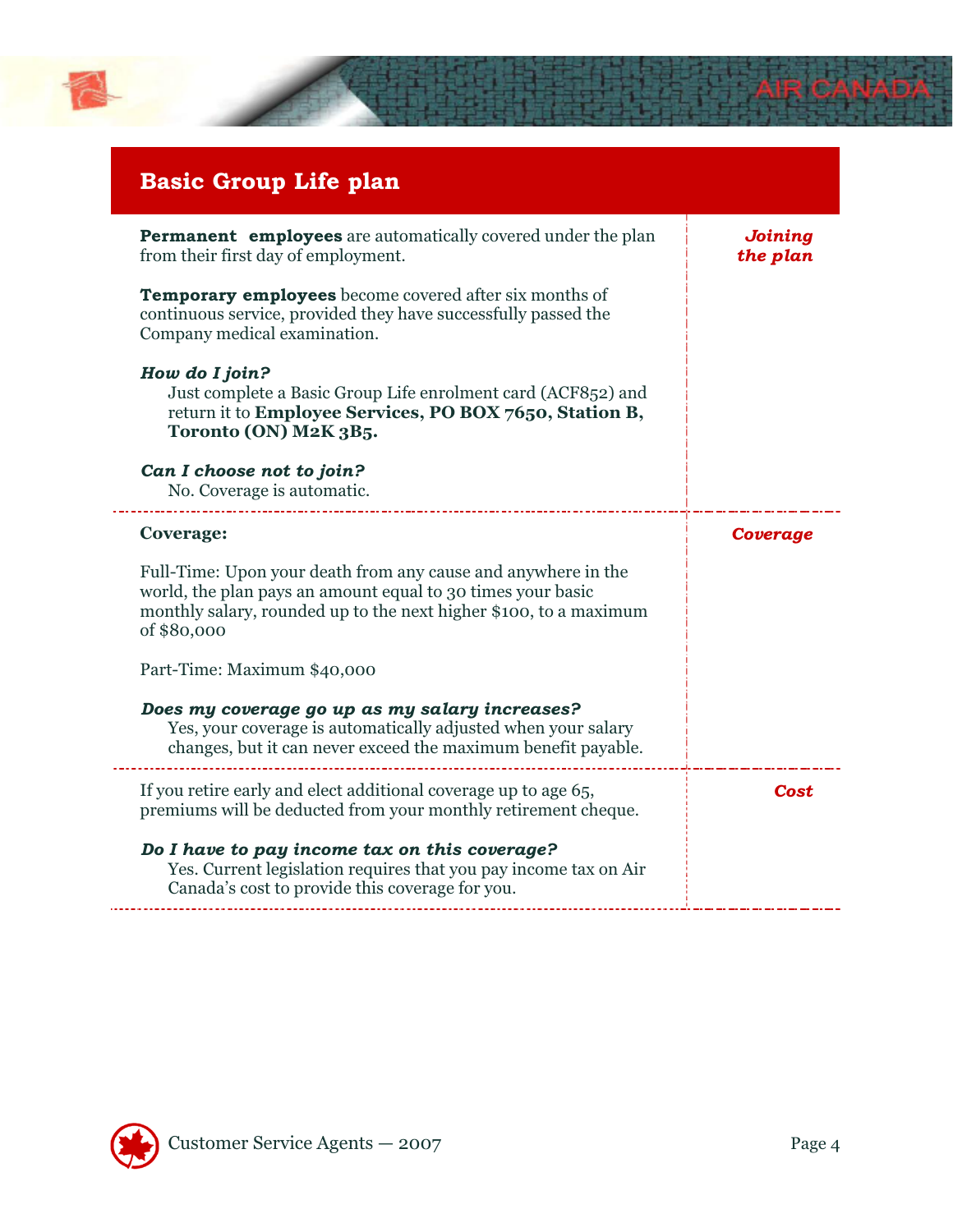

### *What happens if I become disabled?*

If you become disabled and receive benefits under the Group Disability Income plan or other wage loss replacement income such as workers' compensation, your basic group life coverage will continue at no cost to you.

#### *What happens if I take a maternity/child care leave?*

If you are on maternity or child care leave, your basic group life coverage will continue provided you prepay the employee premium.

### *What happens if I take a leave of absence?*

If you are on an authorized leave of absence, your coverage continues provided you are still on payroll. If you are on an authorized leave of absence for more than 30 days, you have the option to maintain your coverage for up to 12 months, provided you prepay the total premium.

### Please contact **Employee Services –**

Portal /**Employee Self Service (ESS) tool** 

1-877-645-5000; e-mail: *eServices@aircanada.ca* before your last day of work to make the necessary arrangements. Otherwise, your coverage will be suspended for the duration of your leave of absence.

#### *What happens when I retire?*

Currently, Air Canada pays for continued basic life insurance coverage for employees who retire on their normal retirement age or who retire with 25 years of continuous service or when their service and age add up to 80 or more.

For the first 31 days following retirement, this extended coverage is equal to 100% of the amount of coverage while in active service. Afterward, it is reduced to 25% and remains at this level throughout retirement, subject to a maximum of \$10,000.

If you retire with fewer than 15 years of continuous service, this amount is reduced proportionately by 1/15 for each year below 15.

*In the event…* 

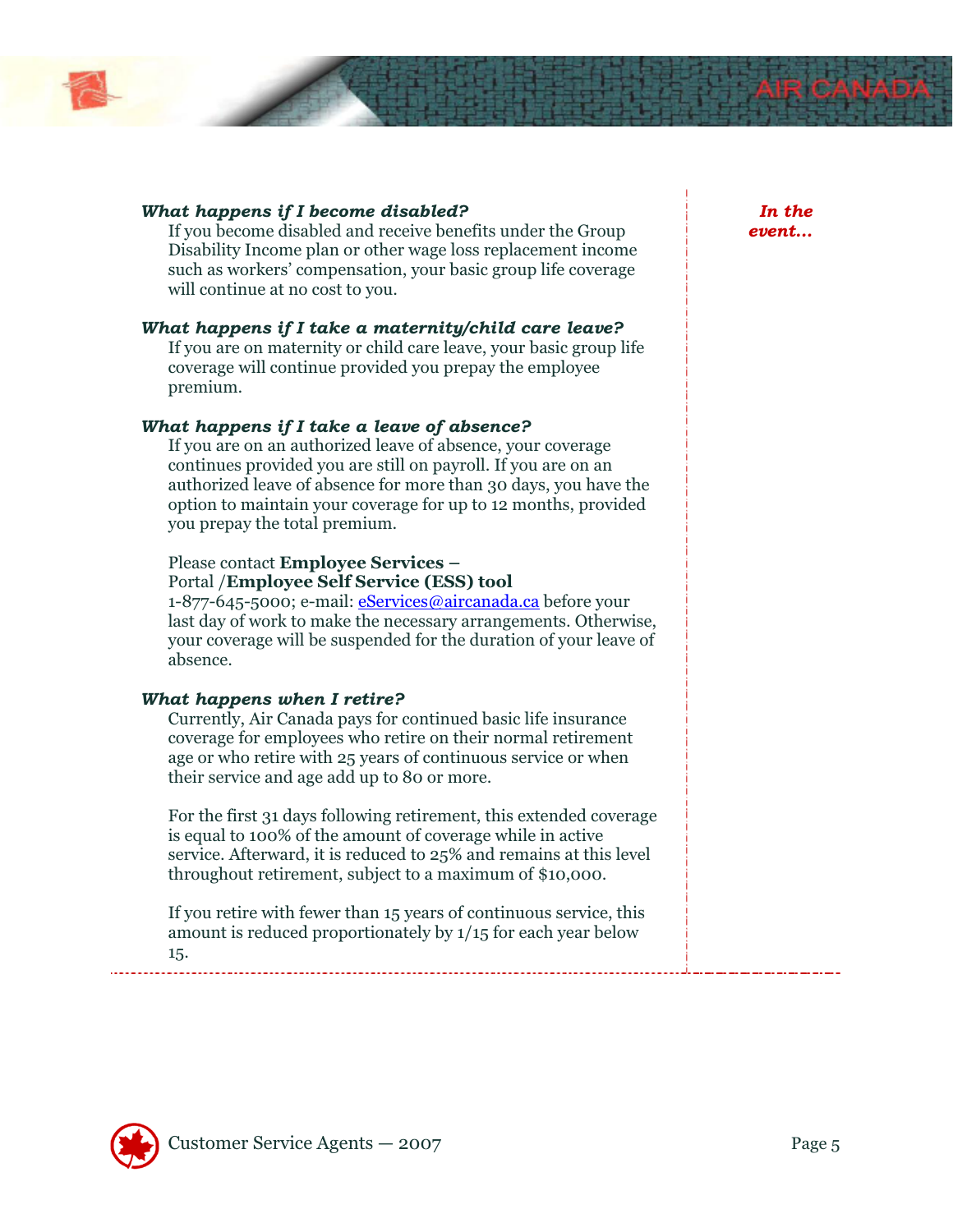

Also, if you retire early, you may purchase additional coverage. This additional coverage, for which premiums will be deducted from your monthly retirement cheque, is equal to:

- until age 60: 50% of your coverage while in active service;
- from age 60 to age 65: 25% of your coverage while in active service.

This optional coverage ends at age 65.

As an example of how retirement coverage is determined, let's assume that your coverage before retirement amounts to \$80,000. Under the current rules for coverage at retirement, if you retire at age 55 and elect optional coverage, you will be covered as follows:

| Retirement<br>coverage (paid<br>by Air Canada) | Optional<br>coverage (paid<br>by you) | Total<br>coverage |
|------------------------------------------------|---------------------------------------|-------------------|
|                                                | From age 55 to 59                     |                   |
| \$10,000                                       | \$40,000<br>$(50\% \times \$80,000)$  | \$50,000          |
|                                                | From age 60 to 64                     |                   |
| \$10,000                                       | \$20,000<br>$(25\% \times \$80,000)$  | \$30,000          |
|                                                | From age 65 on                        |                   |
| \$10,000                                       |                                       | \$10,000          |

This example does not take into account the fact that, for the 31 days after retirement, coverage continues at the same level as before retirement, i.e. \$80,000 in this case.

Coverage for temporary employees ends upon termination of employment.

### *When does coverage end?*

- Your coverage will end on the earliest of the following dates:
- if you are a permanent employee, 31 days after your employment ends,
- if you are a temporary employee, on the date your employment ends,

*In the event… (cont'd)* 

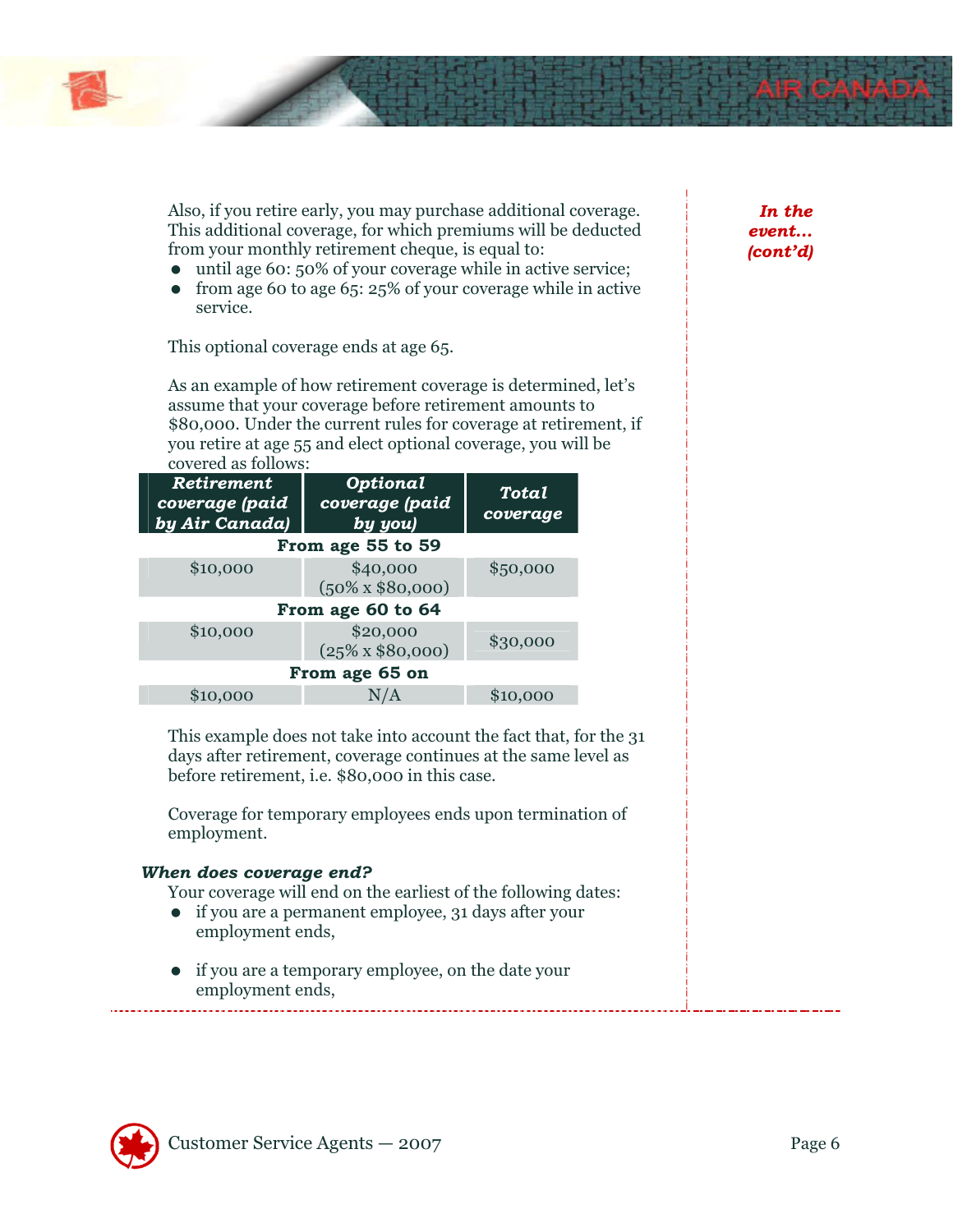

- $\bullet$  the date the group contract ends,
- the due date of the first premium toward which you failed to make a required employee contribution, if necessary, and
- the date you cease to be eligible under the plan.

### *If my coverage ends, may I convert it to an individual policy?*

Yes. If your employment ends before age 65, you may convert all or part of your basic life coverage to an individual policy at the standard rates. If you retire from Air Canada, you may convert up to the difference between your coverage as an active employee and the amount of basic coverage that continues throughout retirement.

If you wish to convert your coverage, you should apply for conversion and pay the necessary premiums within 31 days of your termination. Otherwise, you will have to provide evidence of insurability.

*In the event… (cont'd)* 

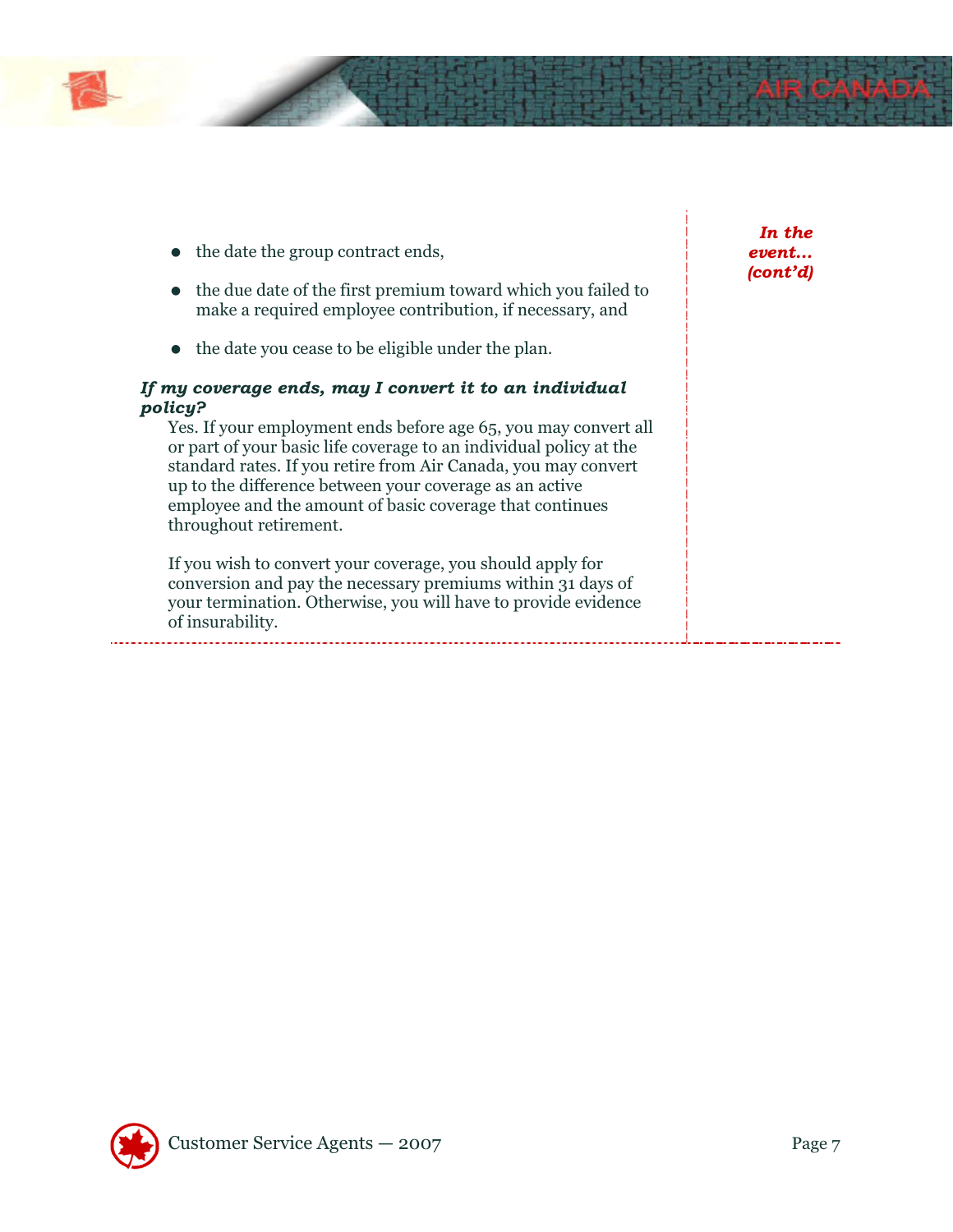

This optional coverage is available to all employees, provided they have successfully passed the Company medical examination.

You are eligible to join the first day of the month coinciding with or following your first day of employment, or anytime afterward, provided you submit the required evidence of insurability.

You may also insure your spouse and dependent children, provided you have selected coverage for yourself.

### *Who is eligible as a dependent?*

Your eligible dependents are:

### **Your spouse**

Your spouse is:

- The person who is legally married to you, or
- The person of the opposite sex who lives with you and is the father or mother (biological or adoptive) of at least one of your children, or
- The person of the same or opposite sex who has been living with you in a conjugal relationship for at least 12 consecutive months, or
- The person of the same or opposite sex who lives with you and had previously lived with you for a period of at least 12 consecutive months.

If more than one person meets the above definition, the person currently living with you will take precedence.

Coverage for a common-law or same-sex spouse is subject to the submission of the affidavit form ACF420K and becomes effective on the date the notarized affidavit is **received** by the **Employee Service** office in Toronto**.**

*Joining the plan* 

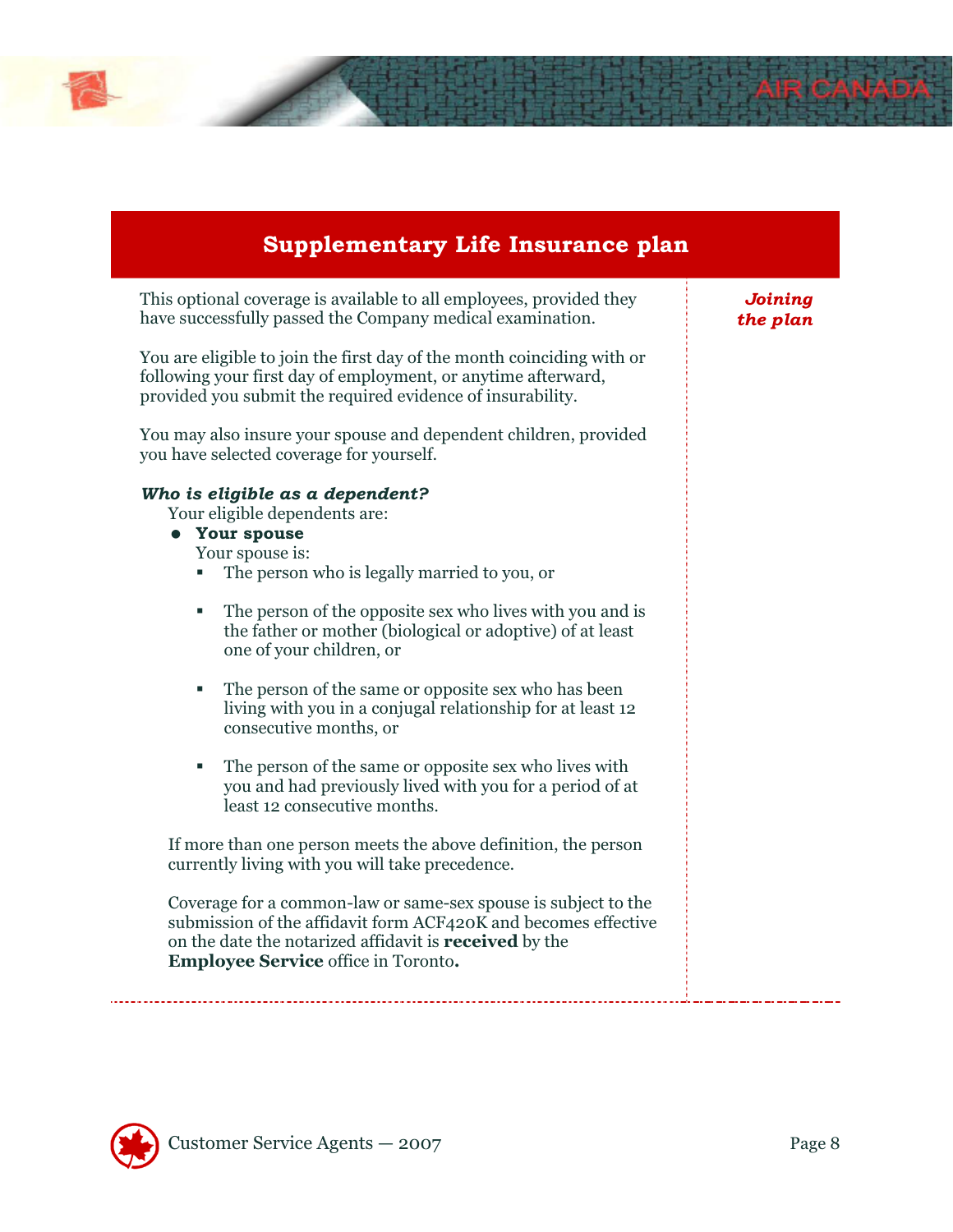

### **Your unmarried children**

Your unmarried children include your natural or legally adopted children as well as your spouse's children and any foster children.

Your unmarried children must be at least 14 days old and under age 21, and they must depend solely on you for support. Dependent students are covered up to age 25, provided they are registered students in full-time attendance at a university or a similar institution of learning.

Children who are totally and permanently disabled before reaching age 21 remain covered beyond the age limit, provided they were insured before their 21st birthday, are incapable of self-sustaining employment and wholly depend on you for support and maintenance.

### *How do I join and when does coverage begin?*

To enrol, complete the Supplementary Life Insurance enrolment card (ACF866-1), and return to the **Employee Services** office.

If you apply within 31 days of your date of hire, coverage will start on the date you submit your enrolment card to the **Employee Services** office in Toronto.

If you apply for coverage either for you or for your dependents after the 31-day period, evidence of insurability will be required and coverage will start on the day the insurance company approves your request.

You provide evidence of insurability by completing a health questionnaire (ACF862-3). The insurer may request further evidence if required.

### *Can I choose not to join?*

Yes, this coverage is entirely optional.

### *Can I opt out of the plan and cover only my family?*

No. You must be covered under the plan if you wish to cover your eligible dependents.

*Joining the plan (cont'd)* 

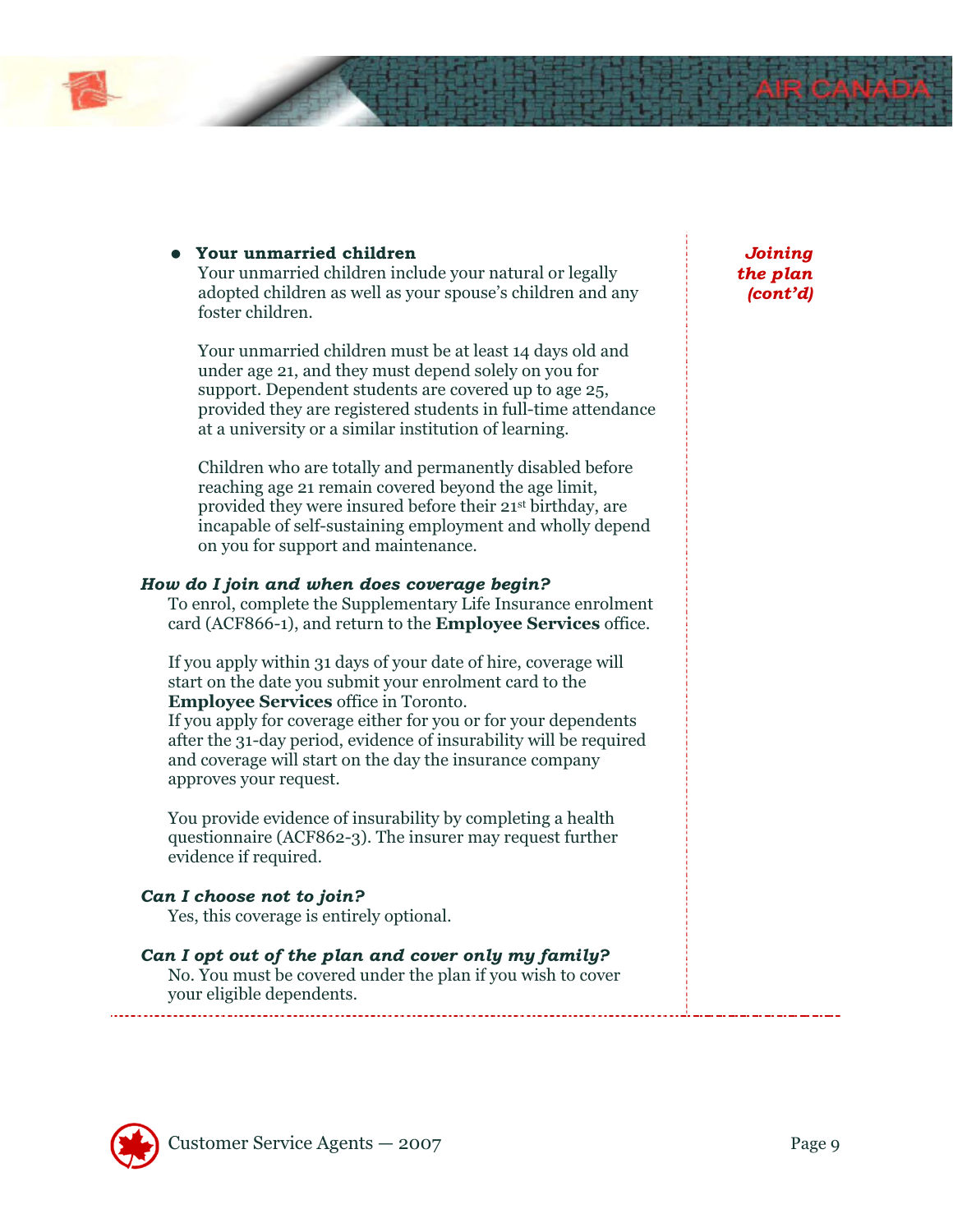

### *What happens if I'm not at work on the day my coverage is expected to take effect?*

In that case, your coverage will begin on the day you return to work.

*Joining the plan (cont'd)* 

You may choose up to \$200,000 of coverage for yourself, in units of \$10,000. For your eligible dependents, you have the following seven options:

| <b>Options</b> | Coverage for<br>spouse | Coverage for<br>each child |
|----------------|------------------------|----------------------------|
| $\mathbf{1}$   | \$5,000                | \$2,500                    |
| $\overline{2}$ | \$10,000               | \$5,000                    |
| 3              | \$15,000               | \$7,500                    |
| 4              | \$20,000               | \$10,000                   |
| 5              | \$25,000               | \$12,500                   |
| 6              | \$30,000               | \$15,000                   |
|                | \$35,000               | \$17,500                   |

### *Can I change coverage anytime?*

Yes, you may increase or decrease coverage anytime by completing a new enrolment card.

If you wish to increase coverage either for you or for your dependents, please note that evidence of insurability will be required. Please provide this evidence by completing a form available from your Employee Services office.

### *Can I cancel coverage anytime?*  Yes. If you wish to cancel your coverage, simply write to the **Employee Services, PO BOX 7650, Station B, Toronto (ON) M2K 3B5; Fax: 1-866-207-8636** or e-mail: eServices@aircanada.ca However, if you want to remain in the plan but cancel coverage for your dependents, you must complete a new enrolment card. The cost of the coverage you select for yourself is based on your age and the amount of coverage chosen. For your dependents, the cost is based on the option you choose. The premiums are as follows: *Cost*



*Coverage*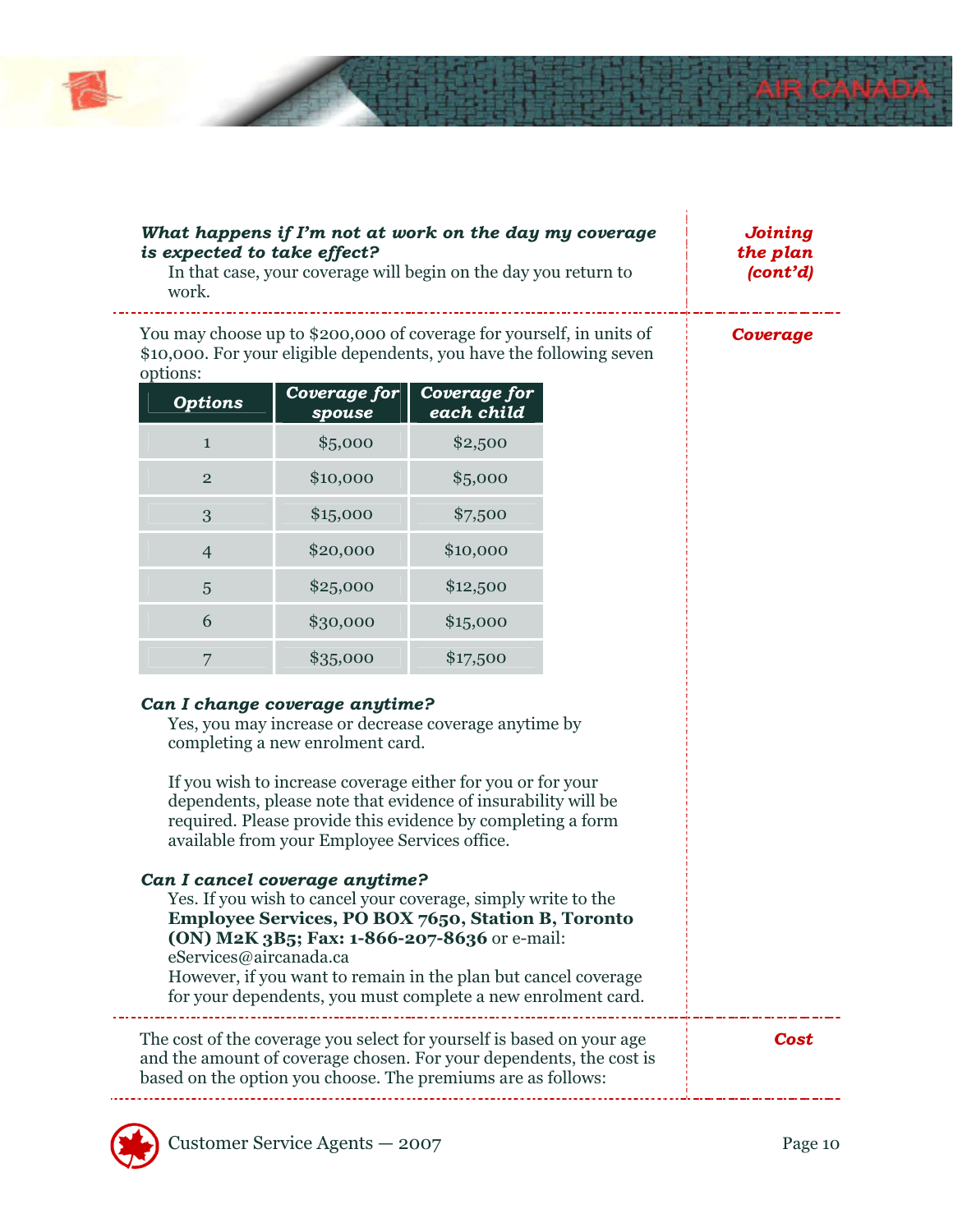

### **Employee coverage**

| Age       | <b>Monthly premium per</b><br>\$10,000 of coverage |
|-----------|----------------------------------------------------|
| $18 - 34$ | \$0.49                                             |
| $35 - 39$ | \$0.68                                             |
| $40 - 44$ | \$0.99                                             |
| $45 - 49$ | \$1.54                                             |
| $50 - 54$ | \$2.34                                             |
| $55 - 59$ | \$3.93                                             |
| $60 - 64$ | \$4.91                                             |
| $65 - 69$ | \$7.37                                             |

### **Dependent coverage**

| <b>Options</b> | Coverage<br>for spouse | Coverage<br>for each<br>child | Monthly<br>premium |
|----------------|------------------------|-------------------------------|--------------------|
| $\mathbf{1}$   | \$5,000                | \$2,500                       | \$0.62             |
| $\overline{2}$ | \$10,000               | \$5,000                       | \$1.24             |
| 3              | \$15,000               | \$7,500                       | \$1.86             |
| $\overline{4}$ | \$20,000               | \$10,000                      | \$2.48             |
| 5              | \$25,000               | \$12,500                      | \$3.10             |
| 6              | \$30,000               | \$15,000                      | \$3.72             |
| 7              | \$35,000               | \$17,500                      | \$4.34             |

If you live in Quebec, you must add 9% provincial tax. If you live in Ontario, you must add 8% provincial tax.

### *Can you provide an example?*

Let's say that you are 40 years old, choose \$50,000 in supplementary life coverage for yourself and Option 4 for your dependents (i.e. \$20,000 for your spouse and \$10,000 for each child). Your monthly cost would be as follows:



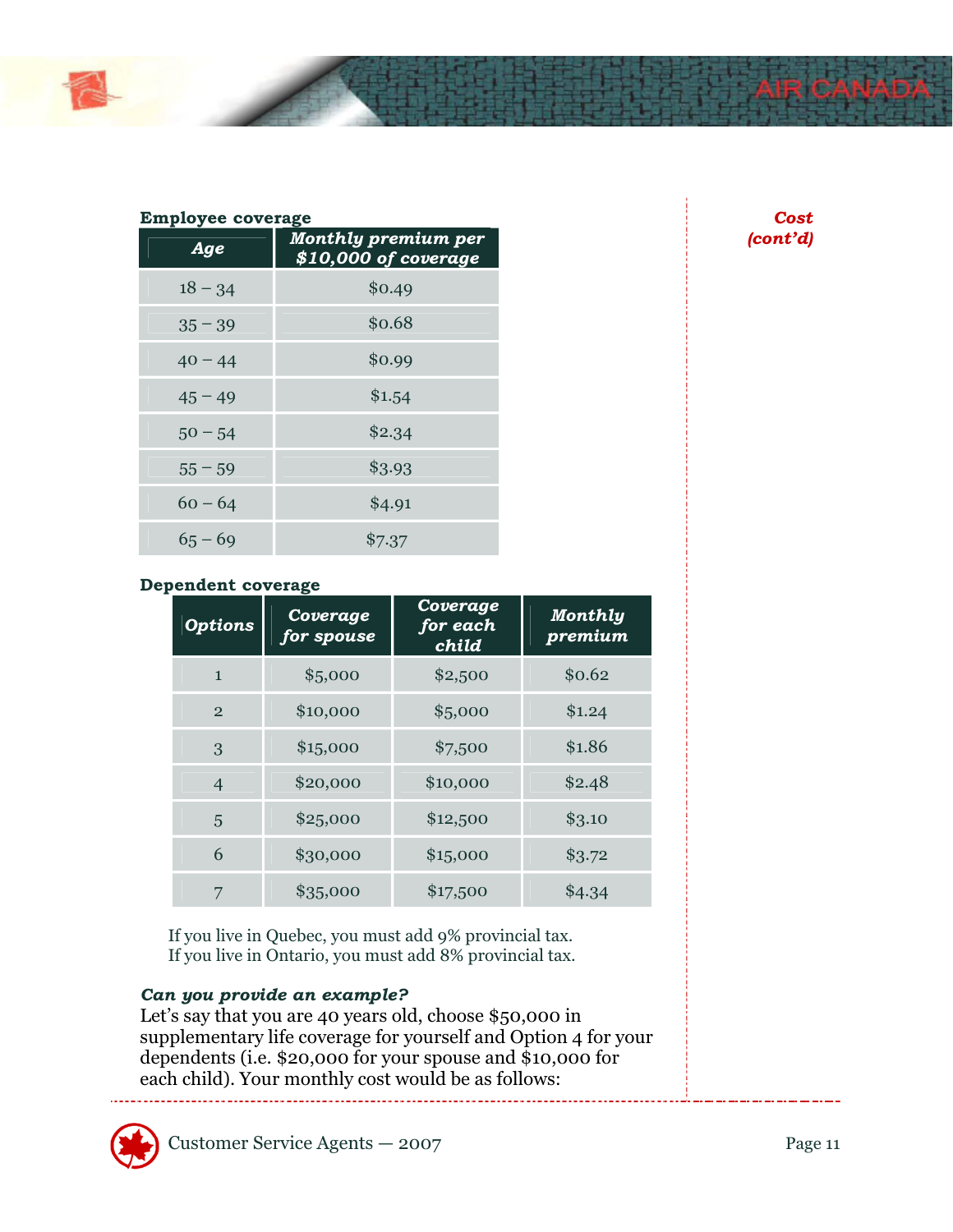

| $$50,000 \div $10,000 = 5 \text{ units} \times $0.99$                                                                                                                                                                                                             | \$4.95 | Cost<br>(cont'd) |
|-------------------------------------------------------------------------------------------------------------------------------------------------------------------------------------------------------------------------------------------------------------------|--------|------------------|
| plus                                                                                                                                                                                                                                                              |        |                  |
| Option 4                                                                                                                                                                                                                                                          | \$2.48 |                  |
| Total cost per month (before provincial<br>tax)                                                                                                                                                                                                                   | \$7.43 |                  |
| Your premiums will be paid through payroll deduction and will<br>be adjusted when your coverage changes, or when you fall under<br>a new age group.                                                                                                               |        |                  |
| Do I have to pay income tax on this coverage?<br>No.                                                                                                                                                                                                              |        |                  |
| What happens if I become disabled?<br>If you become disabled, your coverage and premium deductions<br>will continue as long as you receive disability benefits. If you do<br>not receive disability benefits, you may continue prepaying the<br>required premium. |        | In the<br>event  |
| What happens if I take a maternity/child care leave?<br>If you are on maternity or child care leave, your supplementary<br>life insurance coverage will continue provided you prepay the<br>required premium.                                                     |        |                  |
| What happens it I take a leave of absence?<br>You may continue coverage for up to 12 months by prepaying the<br>required premium.                                                                                                                                 |        |                  |
| What happens when I retire?<br>Currently, Air Canada employees who retire before age 65 may<br>continue to be insured for up to \$50,000.                                                                                                                         |        |                  |
| These employees can also continue their dependents' coverage<br>up to age 65. From age 65 to 70, they may continue to cover their<br>dependents under Option 1 (i.e. \$5,000 for spouse and \$2,500<br>for each dependent child).                                 |        |                  |
| Retired employees may also apply for this coverage provided<br>they submit evidence of insurability.                                                                                                                                                              |        |                  |
| Continued coverage remains in effect until the end of the month<br>in which they reach age 70. Premiums will be deducted from<br>monthly retirement cheques.                                                                                                      |        |                  |

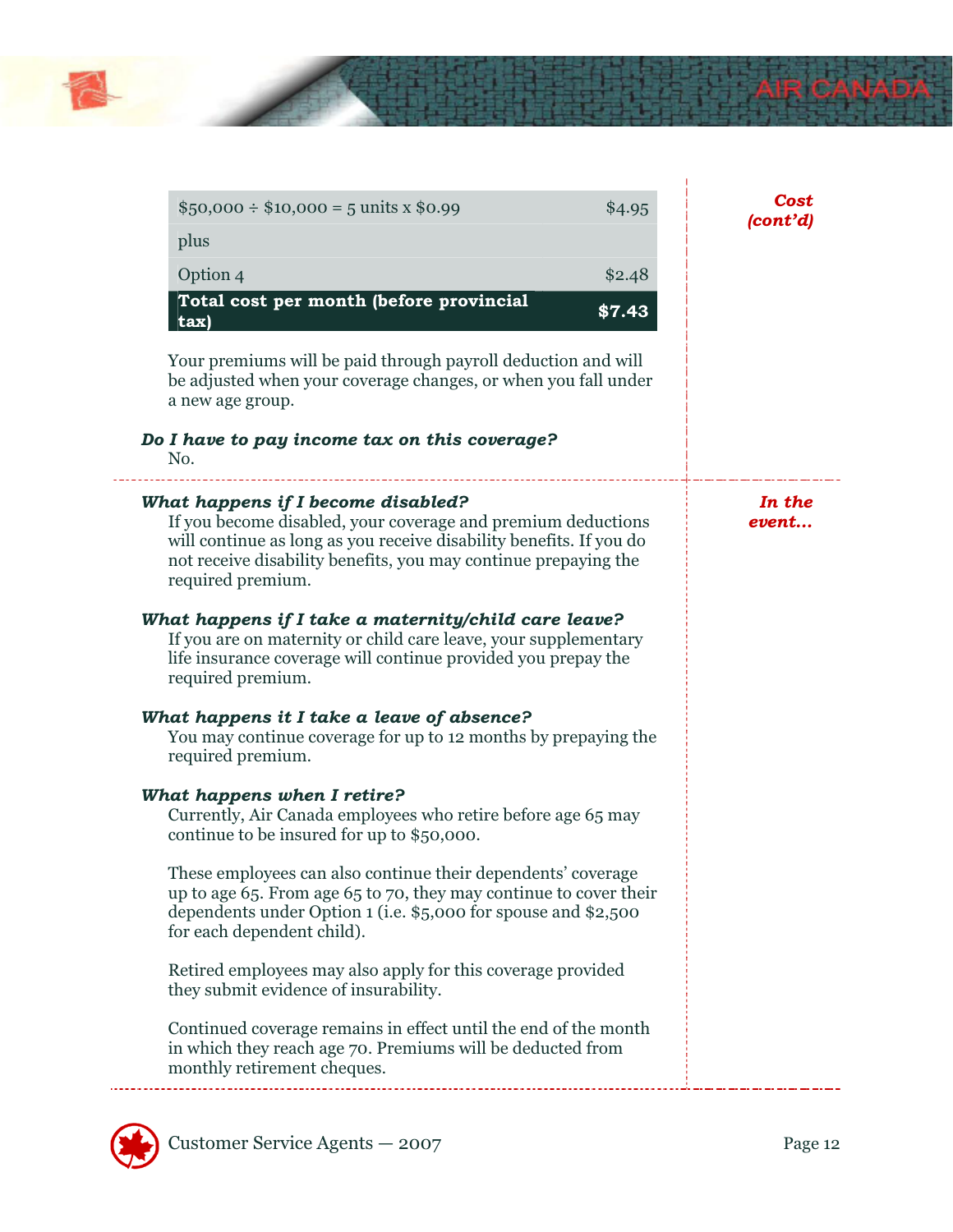

### *When does coverage end?*

Your coverage will end on the earliest of the following dates:

- upon your death;
- upon retirement, unless you have chosen to maintain your coverage until age 70;
- 31 days after your employment with Air Canada ends;
- the date you stop paying the required premiums for coverage;
- $\bullet$  the date you choose to stop participating in the plan;
- the last day of the month coinciding with or following your 70th birthday, if you have chosen to maintain your coverage; and
- upon the termination of this plan.

Coverage for your dependents stops when your coverage ends, when they no longer qualify as eligible dependents, when dependent coverage is terminated under this policy or when you request that their coverage be stopped.

### *If my coverage ends, may I convert it to an individual policy?*

Yes. If your employment ends, you may convert all or part of your supplementary life insurance coverage to an individual policy at standard rates.

If you wish to convert your coverage, you should apply for conversion and pay the necessary premiums within 31 days of your termination. Otherwise, you will have to provide evidence of insurability.

If you die within the 31-day period, the amount of insurance you could have converted will be paid, whether or not the conversion had been applied for.

*In the event… (cont'd)* 

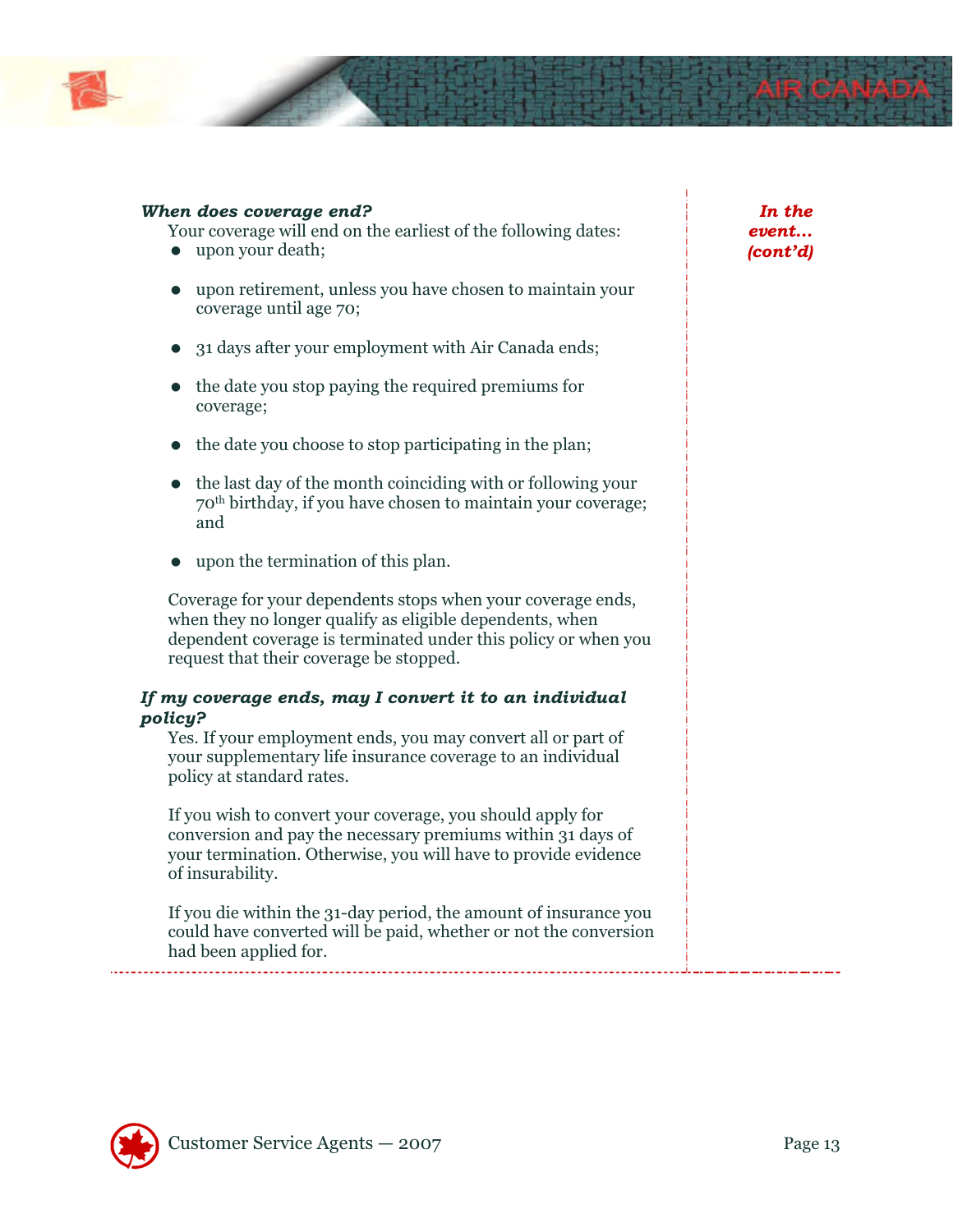

### **Voluntary Accidental Death, Dismemberment and Loss of Use (AD&D/LU) Insurance plan**

This optional coverage is available to all permanent and temporary employees. You may obtain coverage for yourself only or yourself and your eligible dependents.

### *Who is eligible as a dependent?*

Your eligible dependents are:

- **Your spouse** 
	- Your spouse is:
	- The person who is legally married to you, or
	- The person of the opposite sex who lives with you and is the father or mother (biological or adoptive) of at least one of your children, or
	- The person of the same or opposite sex who has been living with you in a conjugal relationship for at least 12 consecutive months, or
	- The person of the same or opposite sex who lives with you and had previously lived with you for a period of at least 12 consecutive months.

If more than one person meets the above definition, the person currently living with you will take precedence.

Coverage for a common-law or same-sex spouse is subject to the submission of the affidavit form ACF420K and becomes effective on the date the notarized affidavit is **received** by the **Employee Services** office.

### **Your unmarried children**  Your unmarried children include your natural or legally adopted children as well as your spouse's children and any foster children.

*Joining the plan* 

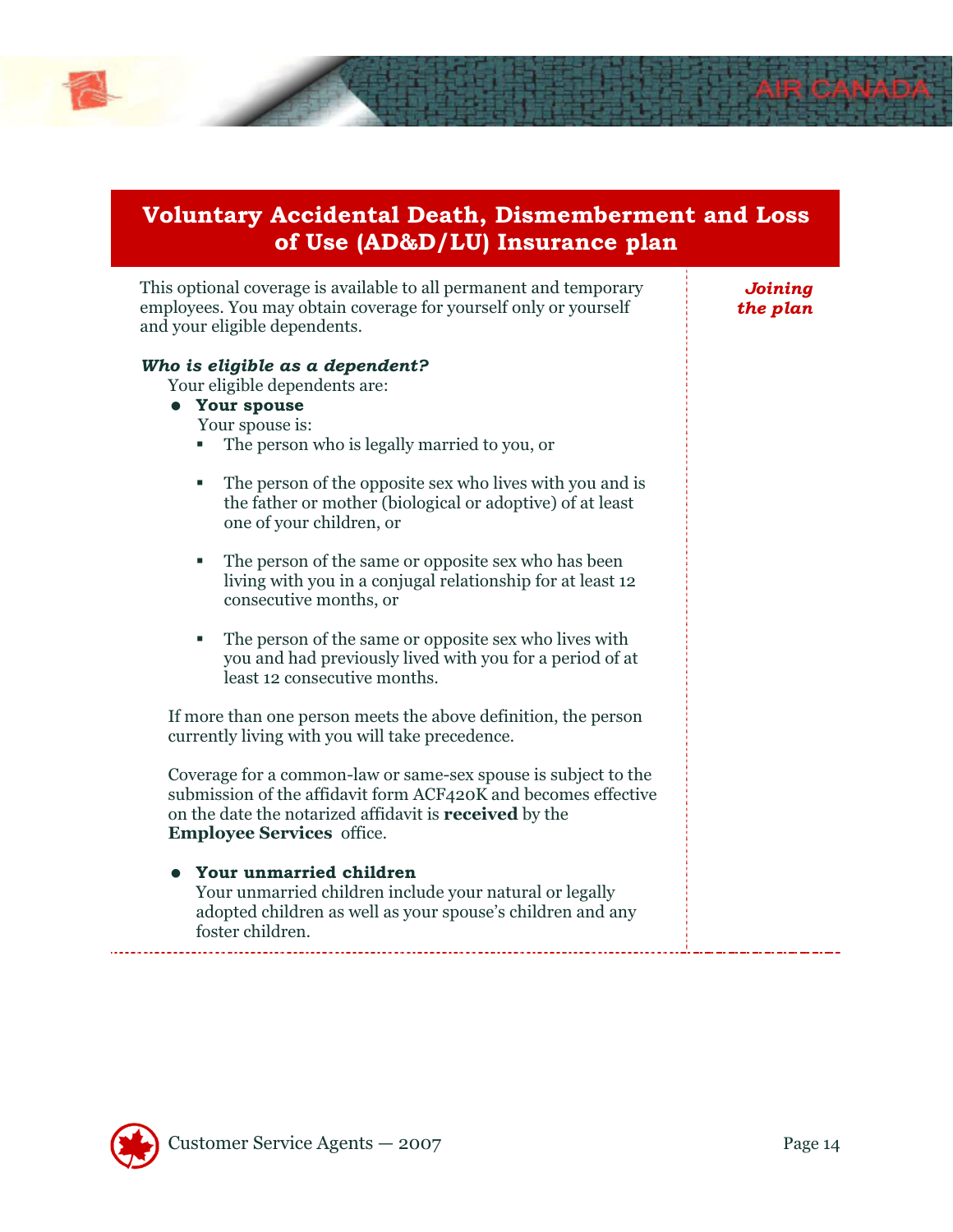

| Your unmarried children must be under age 21, and depend<br>solely on you for support. Dependent students are covered<br>up to age 25, provided they are registered students in full- |
|---------------------------------------------------------------------------------------------------------------------------------------------------------------------------------------|
| time attendance at a university or a similar institution of<br>learning.                                                                                                              |
| Children who are totally and permanently disabled before                                                                                                                              |

reaching age 21 remain covered beyond the age limit, provided they were insured before their 21st birthday, are incapable of self-sustaining employment and wholly depend on you for support and maintenance.

### *How do I join?*

To enrol, complete the Voluntary AD&D/LU Insurance plan enrolment card (ACF881) and forward it to: **Employee Services, PO BOX 7650, Toronto, (ON) M2K 3B5**

### *When does coverage begin?*

Coverage starts on the first of the month following the month in which Air Canada receives your enrolment card.

### *Can I choose not to join?*

Yes, this coverage is entirely optional.

### *Can I opt out of the plan and cover only my family?*

No. You must be covered under the plan if you wish to cover your eligible dependents.

### *What happens if I'm not at work on the day my coverage is expected to take effect?*

In that case, your coverage will begin on the day you return to work.

This plan is designed to provide accident coverage 24 hours a day, all year round, anywhere in the world.

You may purchase up to \$500,000 of coverage, in units of \$50,000. The coverage amount you select for yourself is known as the principal sum and is payable in the event of accidental death. *in the event of accidental death* 



*Coverage* 

*Joining the plan (cont'd)*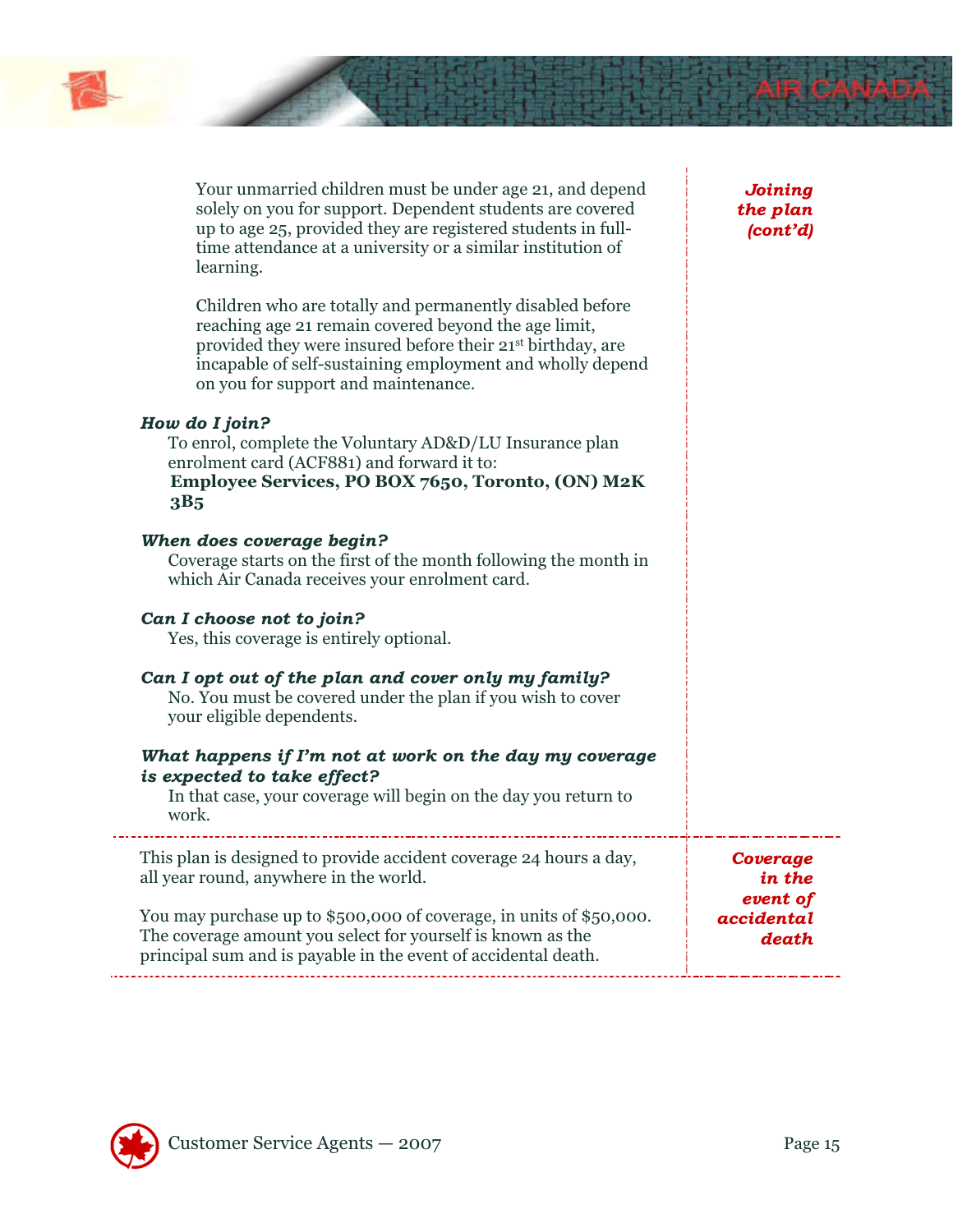

If you choose to cover your family, they will be covered for a percentage of the principal sum, which will depend on the category you choose, as follows:

| you choose, as follows:                  |                                                                                        | event of                       |
|------------------------------------------|----------------------------------------------------------------------------------------|--------------------------------|
| Category of<br>coverage                  | Percentage of principal sum                                                            | accidental<br>death            |
| <b>Employee and</b><br>family            | If you do not have eligible children<br>Spouse: $50\%$                                 | $\left( \text{cont'd} \right)$ |
|                                          | If you have eligible children<br>Spouse: 40%<br><b>Each child: 15%, up to \$75,000</b> |                                |
| <b>Employee and</b><br>eligible children | Each child: $15\%$ , up to \$75,000                                                    |                                |

This principal sum is also payable if you disappear and your body is not found within one year of the disappearance, sinking or wrecking of the vehicle you were in at the time of the accident.

In addition, in the event of accidental injury, the plan will pay a percentage of the principal sum, as follows:

| renaise of the principal bann, as follows<br>Loss or loss of use                                                                                   | Percentage<br>of principal<br>sum |
|----------------------------------------------------------------------------------------------------------------------------------------------------|-----------------------------------|
| Quadriplegia                                                                                                                                       | 200%                              |
| Paraplegia                                                                                                                                         | 200%                              |
| Hemiplegia                                                                                                                                         | 200%                              |
| Both hands, both feet, sight in both eyes,<br>speech and hearing in both ears, or any<br>combination of one foot, one hand and<br>sight in one eye | 100%                              |
| One arm or one leg                                                                                                                                 | 75%                               |
| One hand, one foot or sight in one eye                                                                                                             | $66\frac{2}{3}\%$                 |
| Speech or hearing in both ears                                                                                                                     | $66\frac{2}{3}\%$                 |
| Thumb and index finger of one hand or<br>four fingers of one hand                                                                                  | $33^{1/3}$ %                      |
| All toes of one foot                                                                                                                               | $33^{1/3}$ %                      |
| Hearing in one ear                                                                                                                                 | $33^{1/3}$ %                      |



*Coverage in the* 

*Coverage in the event of accidental injury*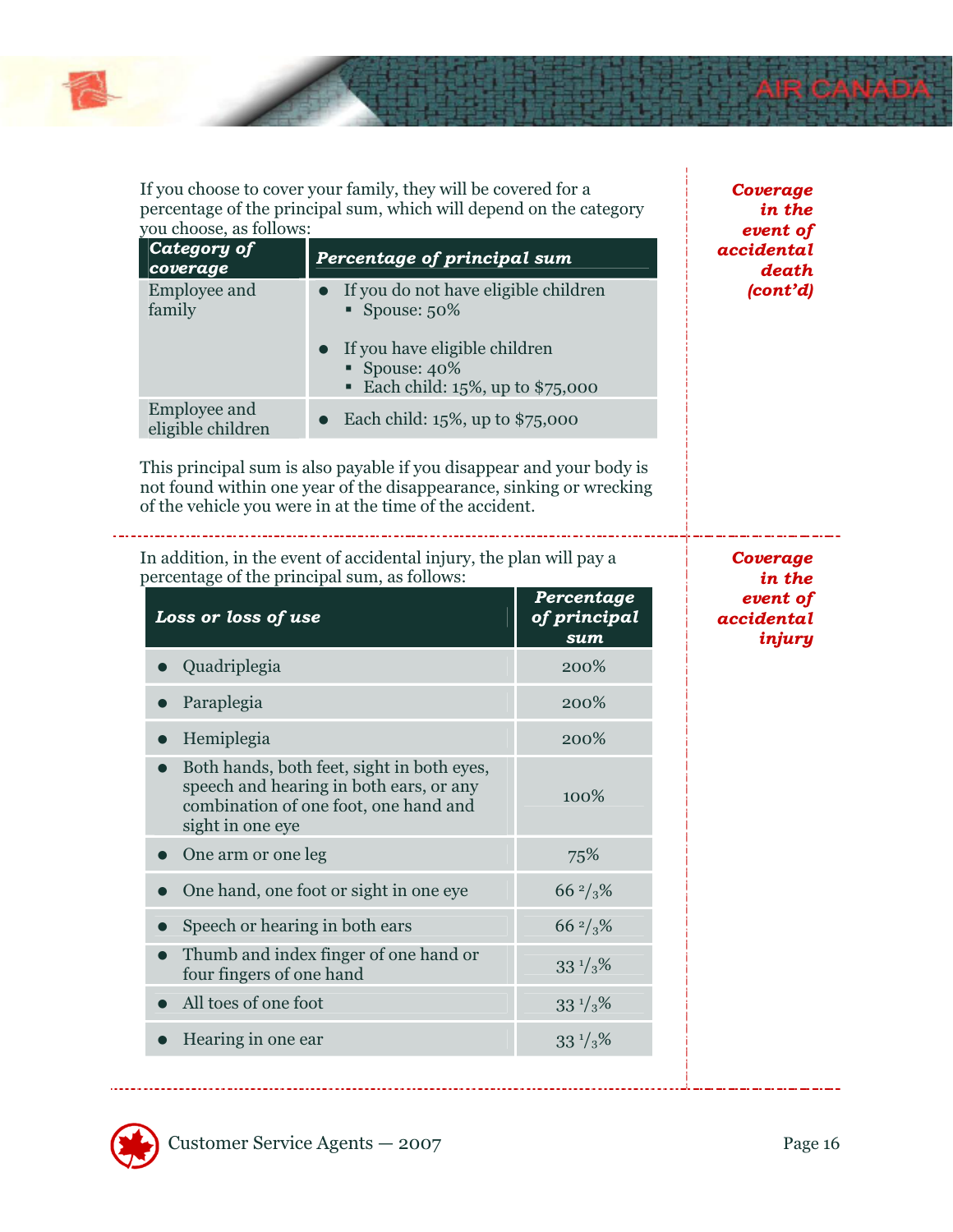

Coverage is also provided if your suffer a loss resulting from exposure to the elements (i.e. wind, rain, sun, snow).

### *What do you mean by "loss"?*

A loss is as follows:

- Hands and feet dismemberment by severance through or above wrist or ankle joint.
- Eyes entire and irrecoverable loss of sight.
- Arms and legs severance through or above elbow or knee joints.
- Thumb and index fingers severance through or above metacarpophalangeal joints.
- Toes severance through or above metatarsophalangeal joints.
- Speech and hearing entire and irrecoverable loss.
- Quadriplegia, paraplegia, hemiplegia complete and irreversible paralysis.

### *What do you mean by "loss of use"?*

Loss of use means the total and irrecoverable loss of use of a limb. For benefits to be payable, the loss of use must continue for 12 consecutive months after which the benefit for loss of use is payable, and nerve damage must be determined to be permanent afterward.

### *What happens if the loss or loss of use does not happen immediately after the accident but at a later date?*

The plan will cover losses occurring within one year of the accident.

### *What if I incur more than one loss in an accident?*

The plan will pay no more than the greatest benefit for all injuries suffered in one accident.

### *Can I change coverage anytime?*

Yes, you may increase or decrease coverage anytime by completing a new enrolment card.

*Coverage in the event of accidental injury (cont'd)* 

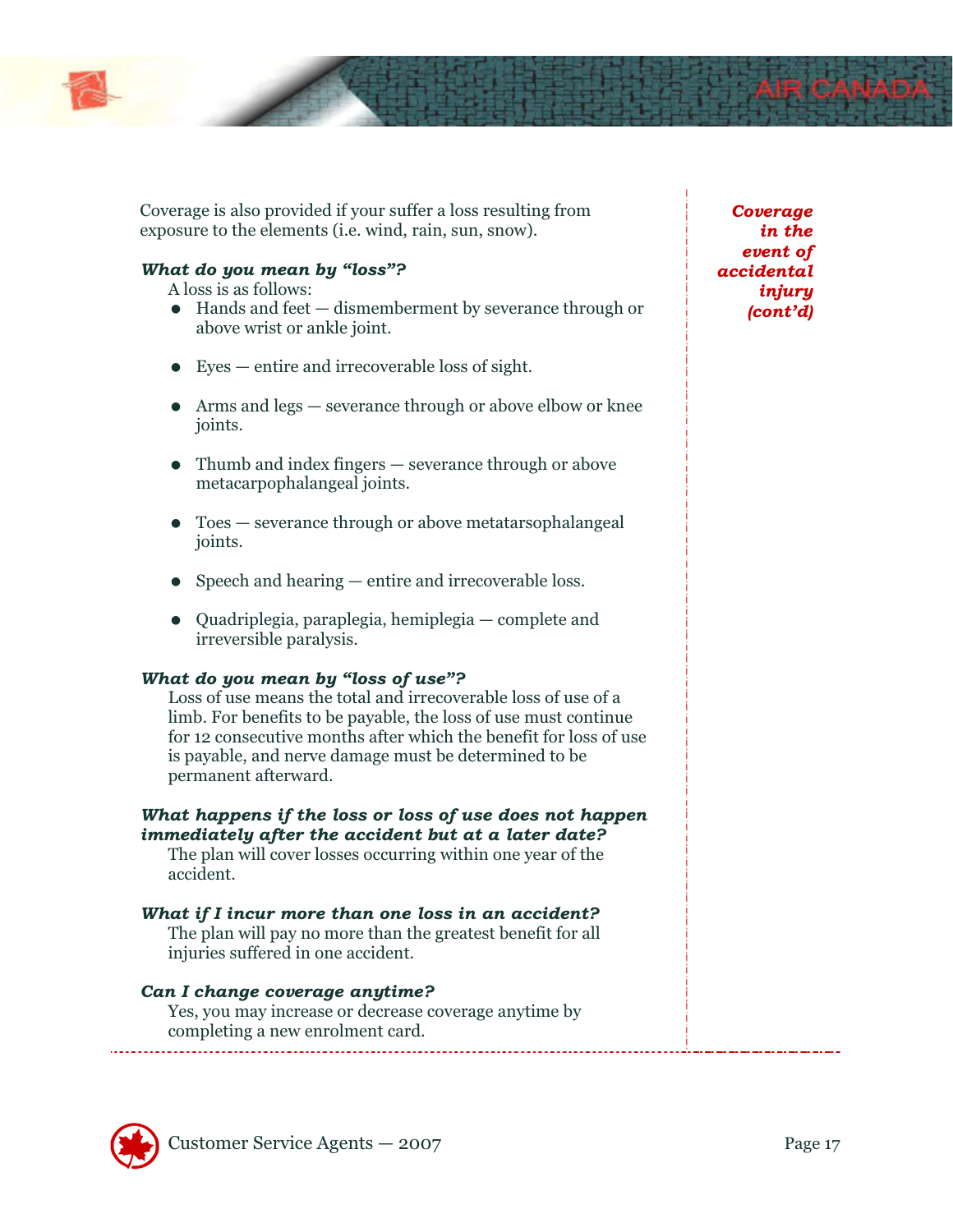

| Can I cancel coverage anytime?<br>Yes. If you wish to cancel your coverage, simply write to the<br>Employee Services, PO BOX 7650, Station B, Toronto<br>(ON) M2K 3B5; fax: 1-866-207-8636 or e-mail:<br>eServices@aircanada.ca<br>However, if you want to remain in the plan but cancel coverage<br>for your dependents, you must complete a new enrolment card.<br>Does coverage apply even when travelling for pleasure?<br>Yes. Benefits are payable in the event of an accident, regardless<br>of whether it occurs in the course of business or during pleasure<br>travels or activities. | Coverage<br>in the<br>event of<br>accidental<br>injury<br>(cont'd) |
|-------------------------------------------------------------------------------------------------------------------------------------------------------------------------------------------------------------------------------------------------------------------------------------------------------------------------------------------------------------------------------------------------------------------------------------------------------------------------------------------------------------------------------------------------------------------------------------------------|--------------------------------------------------------------------|
| The plan also provides the following benefits:<br>$\triangleright$ Rehabilitation<br>Up to \$10,000 of reasonable and necessary expenses for special<br>training needed by the covered person to become qualified for an<br>occupation he or she would not have engaged in had the<br>accidental injuries not occurred. The expenses must be incurred<br>within two years of the accident. The plan does not cover<br>ordinary living, travelling or clothing expenses.<br><b>Hearing aids</b><br>▶<br>Up to \$1,000 of reasonable expenses incurred within two years<br>of the accident.       | <b>Other</b><br>benefits                                           |
| <b>Artificial limbs or eyes</b><br>▶<br>Up to \$2,500 of expenses for an artificial limb or eye, or any<br>other prosthetic appliance prescribed by a doctor or surgeon,<br>incurred within two years of the accident.<br>Repatriation<br>▶<br>Up to \$10,000 of expenses incurred for the repatriation and<br>transportation of the deceased to his or her city of permanent<br>residence, provided the death occurred at least 200 kilometres                                                                                                                                                 |                                                                    |
| from that city.<br><b>Comatose benefit</b><br>If you or your covered dependents suffer a covered accidental<br>bodily injury that, independently of all other causes, leads to a<br>coma (a profound stupor or state of complete and total<br>unconsciousness) within 31 days of the accident, the plan will<br>pay the difference between the principal sum and any amounts<br>paid as a result of the accident.                                                                                                                                                                               |                                                                    |

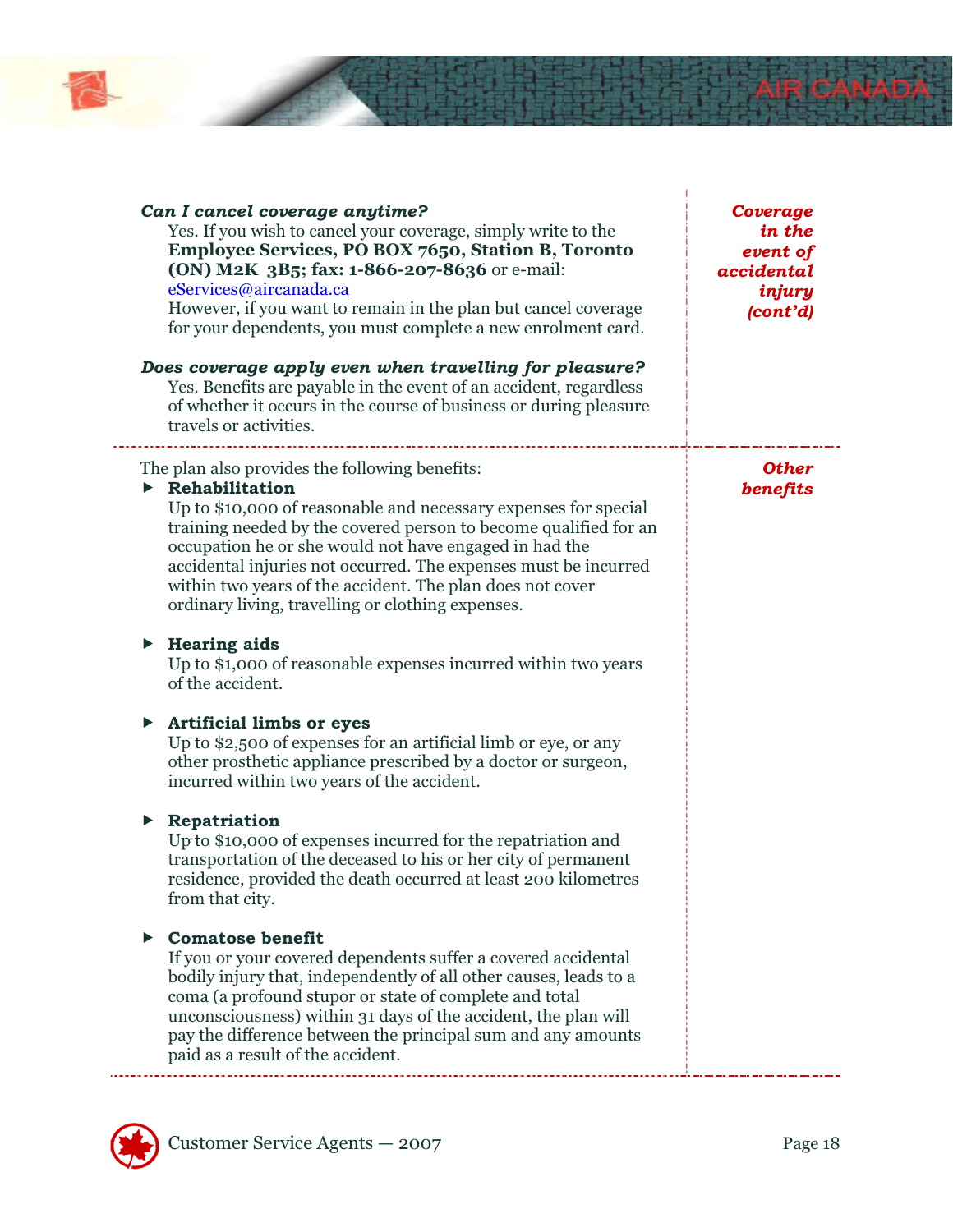

The benefit will be paid 31 days after the coma began. It will be payable at a rate of 1% a month for 100 months or until death, whichever happens first. Any benefit remaining in the event of a covered dependent's death will be paid to you.

### **Education benefit**

If you covered your eligible children, and you are accidentally injured and consequently die within two years of the accident, the plan will pay up to \$5,000 a year in tuition fees and textbooks for each of your dependent children who:

- at the time of the accident, were enrolled as full-time students in any institution of higher learning beyond the 12<sup>th</sup> (secondary V in Quebec) or 13th grade level, or
- within 365 days of the accident, have enrolled as full-time students in any institution of higher learning beyond the  $12<sup>th</sup>$ (secondary V in Quebec) or  $13<sup>th</sup>$  grade level.

This benefit will be paid annually for four consecutive years, provided the dependent children remain enrolled as full-time students. Written proof of full-time enrolment will be required for each of the four years.

If you do not have any dependent children at the time of your death, your beneficiary will receive an additional benefit of \$1,000.

### **Spousal retraining**

If you die as a result of an accident and benefits under the plan are payable as a result, the plan will cover up to \$10,000 for an occupational training program for your spouse to gain active employment in an occupation for which your spouse would otherwise not have had sufficient qualifications. The program must be approved by the plan administrator.

### **Family transportation**

If you are accidentally injured and confined in a hospital, the plan will pay up to \$3,000 in transportation fees to have a member of your immediate family (your spouse, parents, grandparents, children over age 18, brothers and sisters) come to your side, provided the attending physician requires the presence of such family member. Please note that the plan will pay for the most direct route by a licensed common carrier.

### *Other benefits (cont'd)*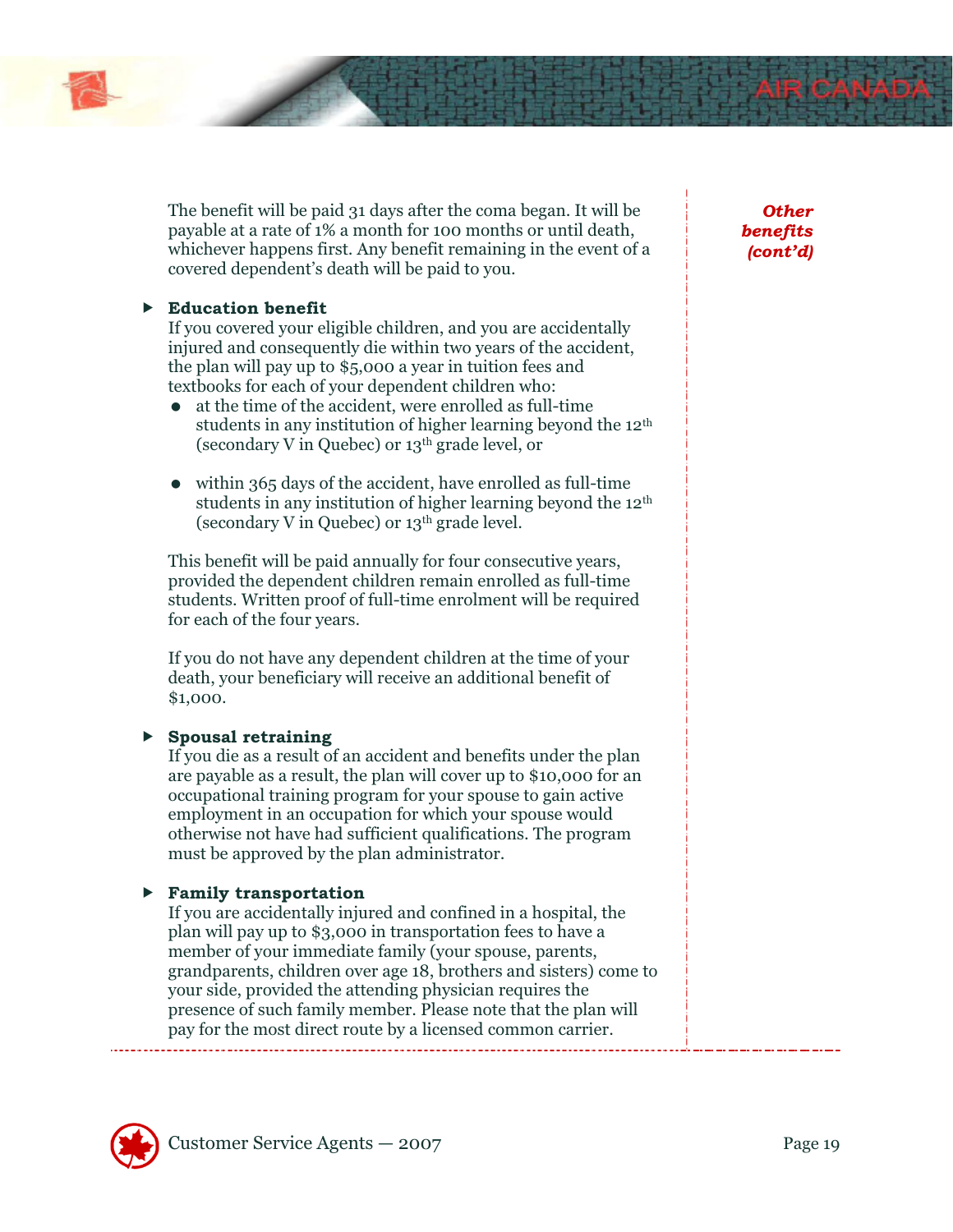

### **Common disaster**

If you elected family coverage and both you and your spouse die as a result of injuries from the same accident and within 365 days of the accident, the benefit payable for your spouse's death will be equal to 100% of the principal sum.

### **Enhanced benefit for children**

If you covered your eligible children and one of them sustains a covered loss other than death while the plan is in effect, the plan will pay an amount equal to two times the principal sum, up to \$200,000.

### **Home alteration and vehicle modification**

If a person receives a payment as a result of a covered loss or loss of use and must subsequently (due to the cause for which payment was made) use a wheelchair to be ambulatory, the plan will pay the following two items upon presentation of proof of payment, up to a combined total of \$12,000:

- the one-time cost of alterations to the covered person's residence to make it wheelchair-accessible and habitable, and
- the one-time cost of required modifications to a motor vehicle, owned by the covered person, to make it accessible or driveable for that person.

The plan will only pay for home alterations if they are made by someone experienced in such alterations and recommended by a recognized organization providing support and assistance to wheelchair users. Similarly, vehicle modifications must be carried out by someone with experience in such matters and they must be approved by the provincial licensing authorities.

### **Day-care benefit**

If you have a covered dependent child between the ages of 1 and 12 inclusively who suffers an accidental injury and consequently dies within 365 days of the accident, the plan will provide daycare benefits for each surviving eligible child who is enrolled in a licensed day-care facility within 90 days of the accident.

The day-care benefit will be payable until the eligible children reach age 12. It will be equal to the lesser of 3% of the principal sum payable under the plan and \$5,000 a year. This benefit is payable annually for four consecutive years, for a maximum benefit of \$20,000.

*Other benefits (cont'd)* 

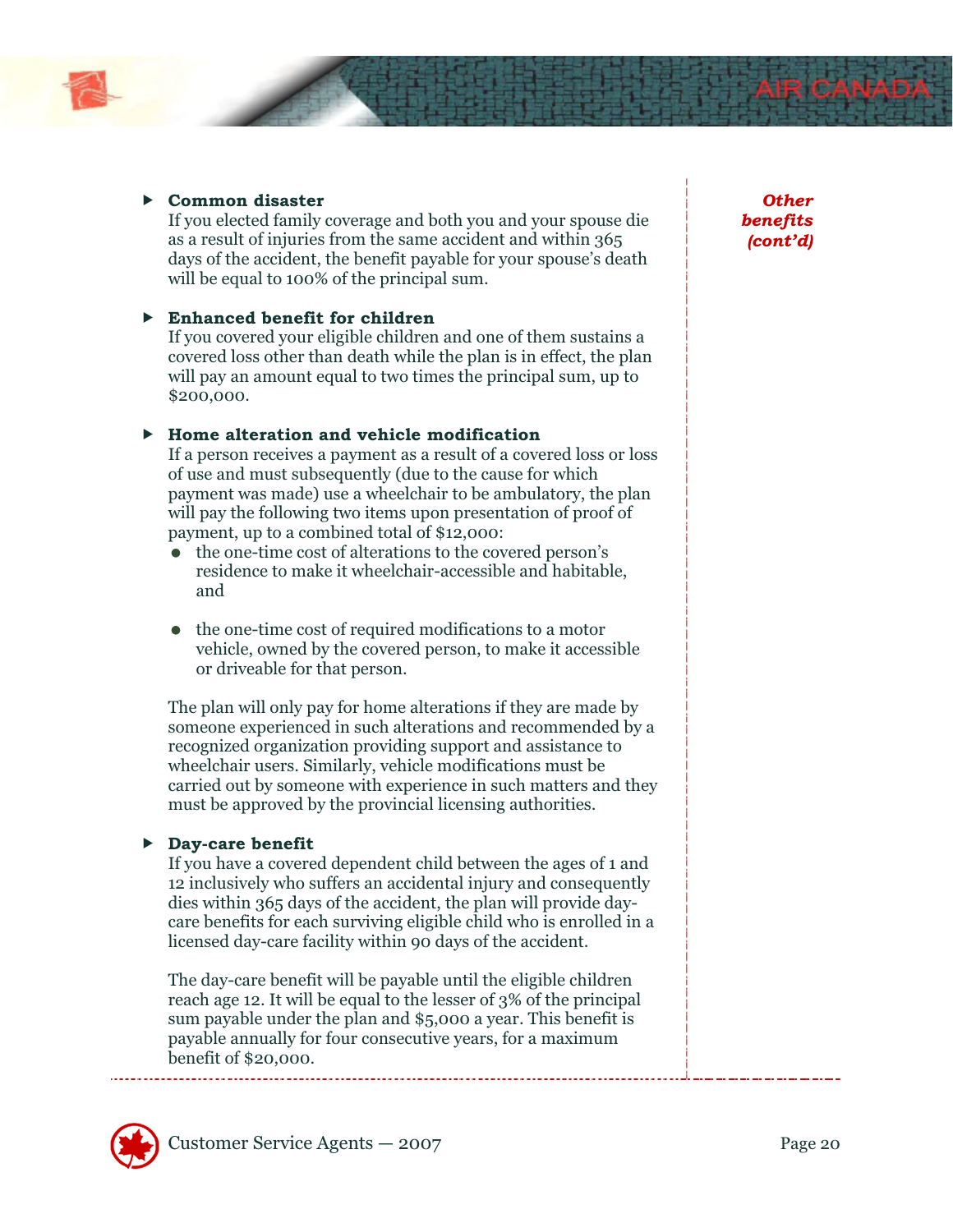| If you have no other dependent children upon the death of your<br>covered dependent child, the child's beneficiary will be entitled<br>to an additional benefit of \$1,000.                                                                                                                                                                                                                                                                                                                                                                                    | <b>Other</b><br>benefits<br>(cont'd) |
|----------------------------------------------------------------------------------------------------------------------------------------------------------------------------------------------------------------------------------------------------------------------------------------------------------------------------------------------------------------------------------------------------------------------------------------------------------------------------------------------------------------------------------------------------------------|--------------------------------------|
| In-hospital indemnity<br>▶<br>Should you or a covered dependent be hospitalized for more<br>than seven consecutive days because of an accident, the plan will<br>pay a monthly benefit of 1% of the principal sum, to a maximum<br>of \$1,000 a month, for up to 12 months for any covered accident.<br>Successive periods of hospitalization for the same accident<br>separated by less than three months will be considered as the<br>same period.                                                                                                           |                                      |
| <b>Survivor benefits</b><br>▶<br>Should you or your covered spouse die accidentally, the plan will<br>pay up to \$5,000 to the surviving spouse or, in the absence of a<br>surviving spouse, to the surviving dependents in equal shares, at<br>the rate of 1% of the principal sum each month, for up to six<br>months.                                                                                                                                                                                                                                       |                                      |
| The plan does not cover any loss resulting from:<br>intentionally self-inflicted injuries, suicide or any attempt of<br>suicide, while sane or insane;                                                                                                                                                                                                                                                                                                                                                                                                         | <b>Exclusions</b>                    |
| declared or undeclared war or any act thereof that occurs outside<br>▶<br>Canada or the United States, unless on Air Canada business;<br>however, losses covered under this plan that arise out of acts of<br>terrorism in Canada or the United States are not excluded;                                                                                                                                                                                                                                                                                       |                                      |
| accidents while a covered person is serving on full-time active<br>▶<br>duty in the armed forces of any country or international<br>authority;                                                                                                                                                                                                                                                                                                                                                                                                                 |                                      |
| travel or flight in any vehicle or device for aerial navigation,<br>$\blacktriangleright$<br>including boarding of or alighting from such vehicle or device,<br>while you are operating, learning to operate or serving as a crew<br>member other than a member of the flight crew who is on Air<br>Canada business, or while the vehicle or device is being operated<br>by, for or under the direction of any military other than a<br>member of the Armed Forces Transport Group of Canada or its<br>foreign equivalent operating a transport type aircraft. |                                      |

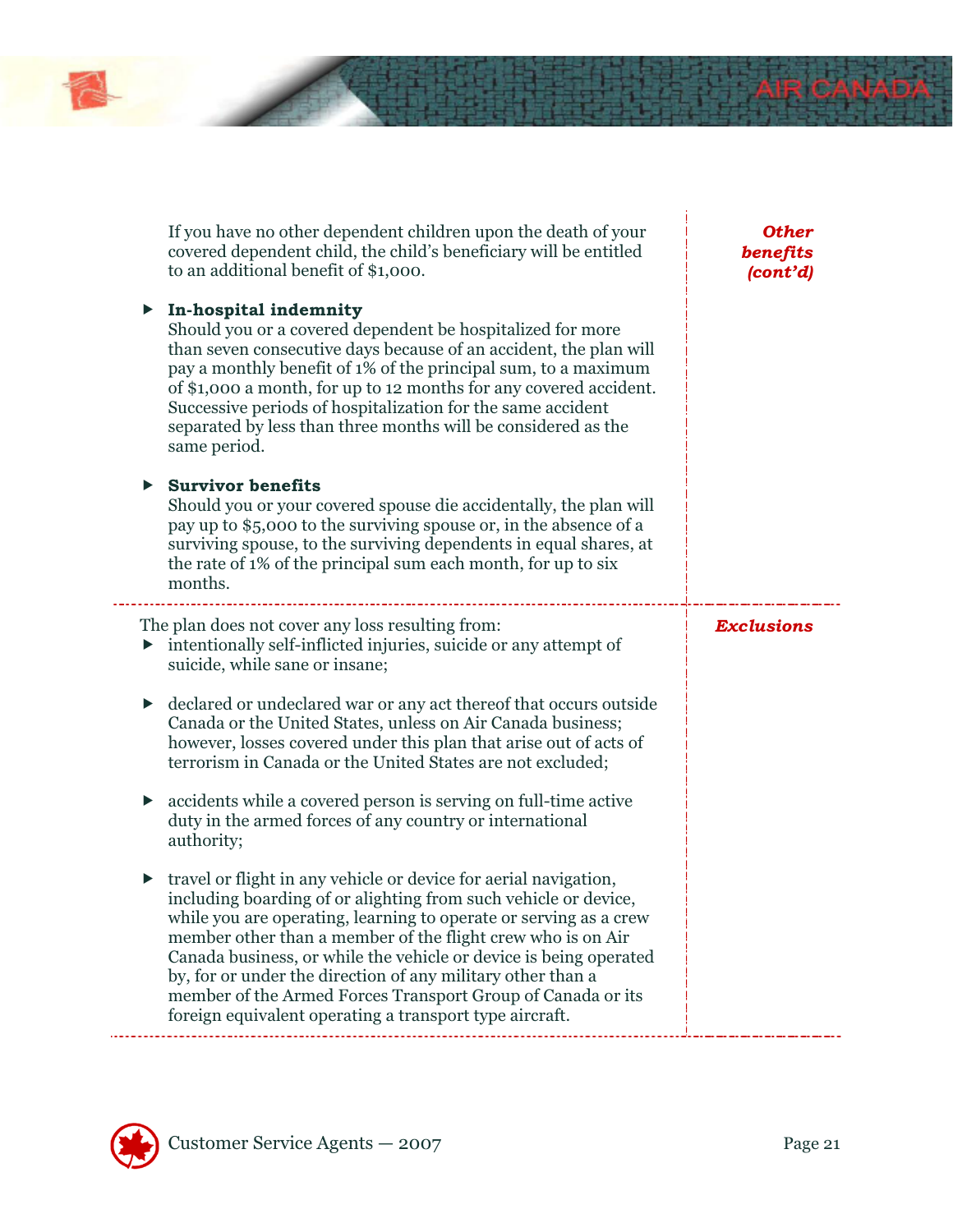

| You pay the full cost for this coverage. The monthly cost is as |  |  |
|-----------------------------------------------------------------|--|--|
| follows:                                                        |  |  |

|                       | <b>Monthly cost</b> |                               |                                                |
|-----------------------|---------------------|-------------------------------|------------------------------------------------|
| Amount of<br>coverage | Employee<br>only    | Employee<br><u>and family</u> | Employee<br>and<br><u>eligible</u><br>children |
| \$50,000              | \$0.75              | \$1.09                        | \$0.84                                         |
| \$100,000             | \$1.50              | \$2.18                        | \$1.68                                         |
| \$150,000             | \$2.25              | \$3.27                        | \$2.52                                         |
| \$200,000             | \$3.00              | \$4.36                        | \$3.36                                         |
| \$250,000             | \$3.75              | \$5.45                        | \$4.20                                         |
| \$300,000             | \$4.50              | \$6.54                        | \$5.04                                         |
| \$350,000             | \$5.25              | \$7.63                        | \$5.88                                         |
| \$400,000             | \$6.00              | \$8.72                        | \$6.72                                         |
| \$450,000             | \$6.75              | \$9.81                        | \$7.56                                         |
| \$500,000             | \$7.50              | \$10.90                       | \$8.40                                         |

Your premiums will be paid through payroll deduction and will be adjusted when your coverage changes. If you live in Quebec, you must add 9% provincial tax. If you live in Ontario, you must add 8% provincial tax.

| Do I have to pay income tax on this coverage?<br>No.                                                                                                            |                 |
|-----------------------------------------------------------------------------------------------------------------------------------------------------------------|-----------------|
| What happens if I become disabled?<br>If you become disabled, coverage continues as long as you<br>receive disability benefits and prepay the required premium. | In the<br>event |
| If you do not receive disability benefits, you may continue<br>coverage for up to 12 months by prepaying the required<br>premium.                               |                 |



*Cost*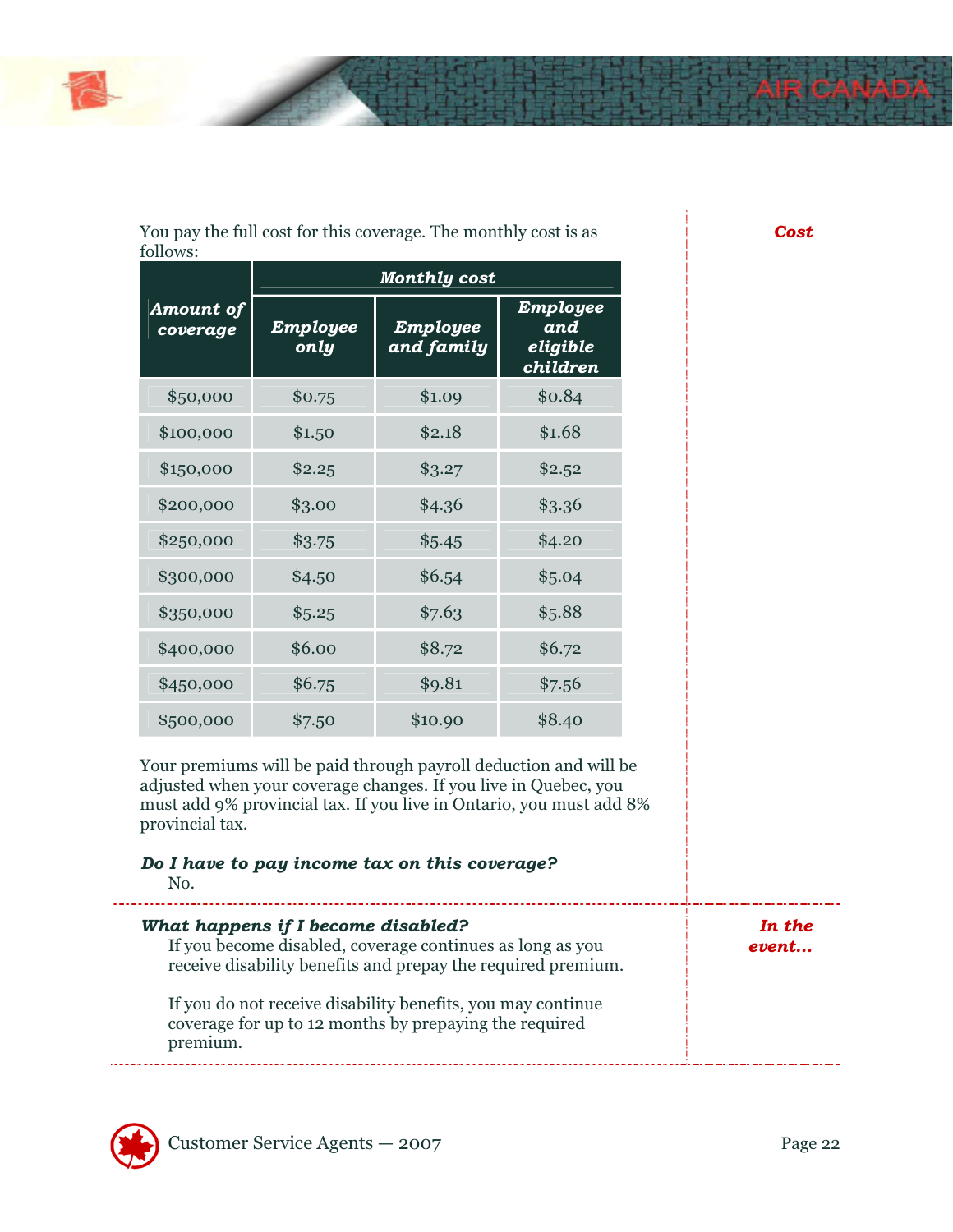

| What happens if I take a maternity/child care leave?<br>If you are on maternity or child care leave, you may continue<br>coverage for up to 12 months by prepaying the required<br>premium.                                                                                                | In the<br>event<br>(cont'd) |
|--------------------------------------------------------------------------------------------------------------------------------------------------------------------------------------------------------------------------------------------------------------------------------------------|-----------------------------|
| What happens if I take a leave of absence?<br>You may continue coverage for up to 12 months by prepaying the<br>required premium.                                                                                                                                                          |                             |
| What happens when I retire?<br>Currently, employees who retire from Air Canada before age 65<br>may continue their coverage until they reach age 65, provided<br>they pay the required premium. Afterward, coverage is limited to<br>\$50,000 for the retiree and \$25,000 for the spouse. |                             |
| Premiums for this coverage are equal to \$1.75 for retiree only<br>and \$2.20 for retiree and spouse. The applicable premiums will<br>be deducted from the retiree's monthly retirement cheque.                                                                                            |                             |
| When does coverage end?<br>Your coverage will end on the earliest of the following dates:<br>the date you request, in writing, to stop deductions,<br>the date you stop being an employee or retiree of Air Canada,<br>and<br>the date the insurance policy ends.                          |                             |
| Coverage for your dependents stops when your coverage ends or<br>when they no longer qualify as dependents.                                                                                                                                                                                |                             |

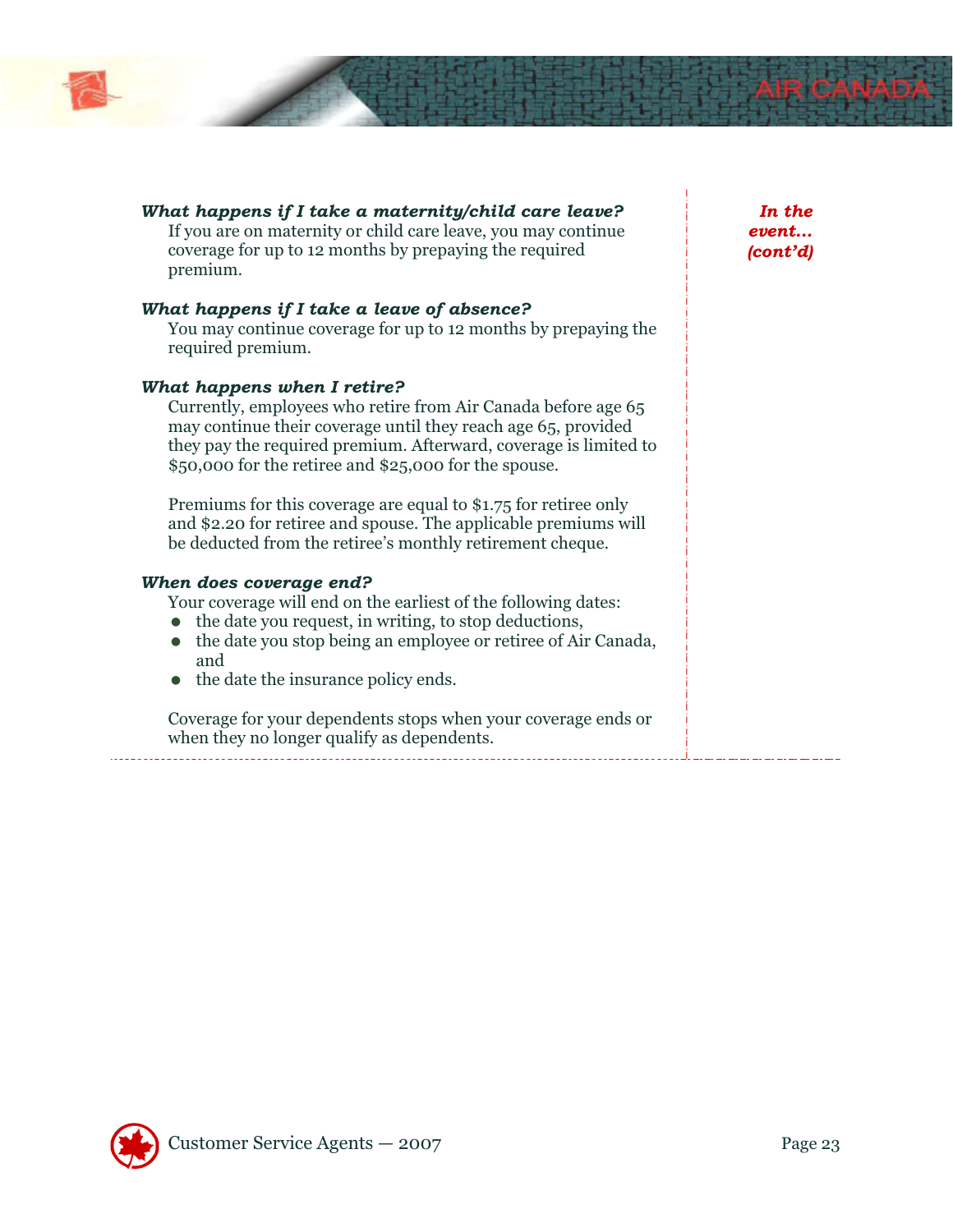

# **Special Hazards**

| The following coverages are provided to employees while on duty.                                                                                                                                                                                                                                                                                                                                                             | Principal<br><b>Sum</b> |
|------------------------------------------------------------------------------------------------------------------------------------------------------------------------------------------------------------------------------------------------------------------------------------------------------------------------------------------------------------------------------------------------------------------------------|-------------------------|
| Fire and smoke inhalation<br>$\bullet$<br>Accidents due to fire or smoke inhalation within Air Canada<br>premises including an aircraft on the ground or in the air.                                                                                                                                                                                                                                                         | \$100,000               |
| • Volunteer Fire Fighting Crews<br>Accidents due to fires, fire drills or fire practices on Air Canada<br>premises as a member of the fire fighting crew.                                                                                                                                                                                                                                                                    | \$30,000                |
| <b>Crash Truck Operators and Observer Flights</b><br>Accidents which occur while an employee is engaged in the<br>operation of crash trucks used by Air Canada or while an employee<br>is assisting at the scene of an aircraft accident.<br>Accidents which occur while employees are passengers, observers or<br>acting as flight attendants on observer flights, test flights, crew<br>training flights or check flights. | \$100,000               |
| Bomb related accidents<br>Accidents while exposed to bomb scares, bomb explosions on Air<br>Canada premises including an aircraft on the ground or in the air.                                                                                                                                                                                                                                                               | \$100,000               |
|                                                                                                                                                                                                                                                                                                                                                                                                                              |                         |
| <b>Beneficiary designation</b>                                                                                                                                                                                                                                                                                                                                                                                               |                         |
| You may designate anyone as your beneficiary. If you do not<br>have a designated beneficiary, benefits will be paid to your<br>estate, in accordance with insurance laws for the area in which<br>you reside.                                                                                                                                                                                                                |                         |
| You may change your beneficiary designation at any time by<br>completing a new enrolment card.<br>If you designate your estate as your beneficiary, it is strongly                                                                                                                                                                                                                                                           |                         |

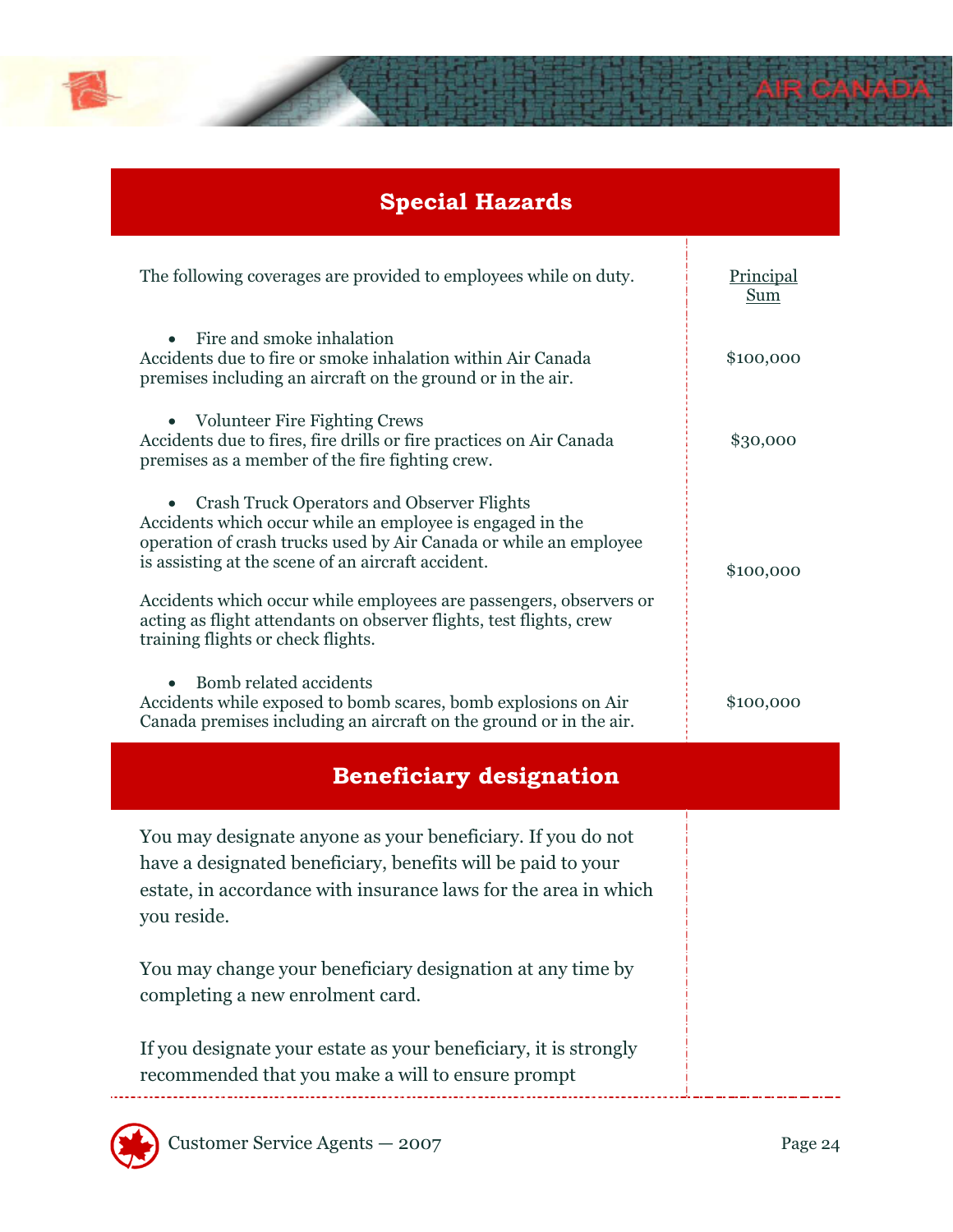

| settlement. |
|-------------|
|-------------|

If your dependents are insured under these plans, benefits will be paid to you.

In the event that you suffer an accidental loss or loss of use, the benefits will be paid to you. لصائد والالحاد

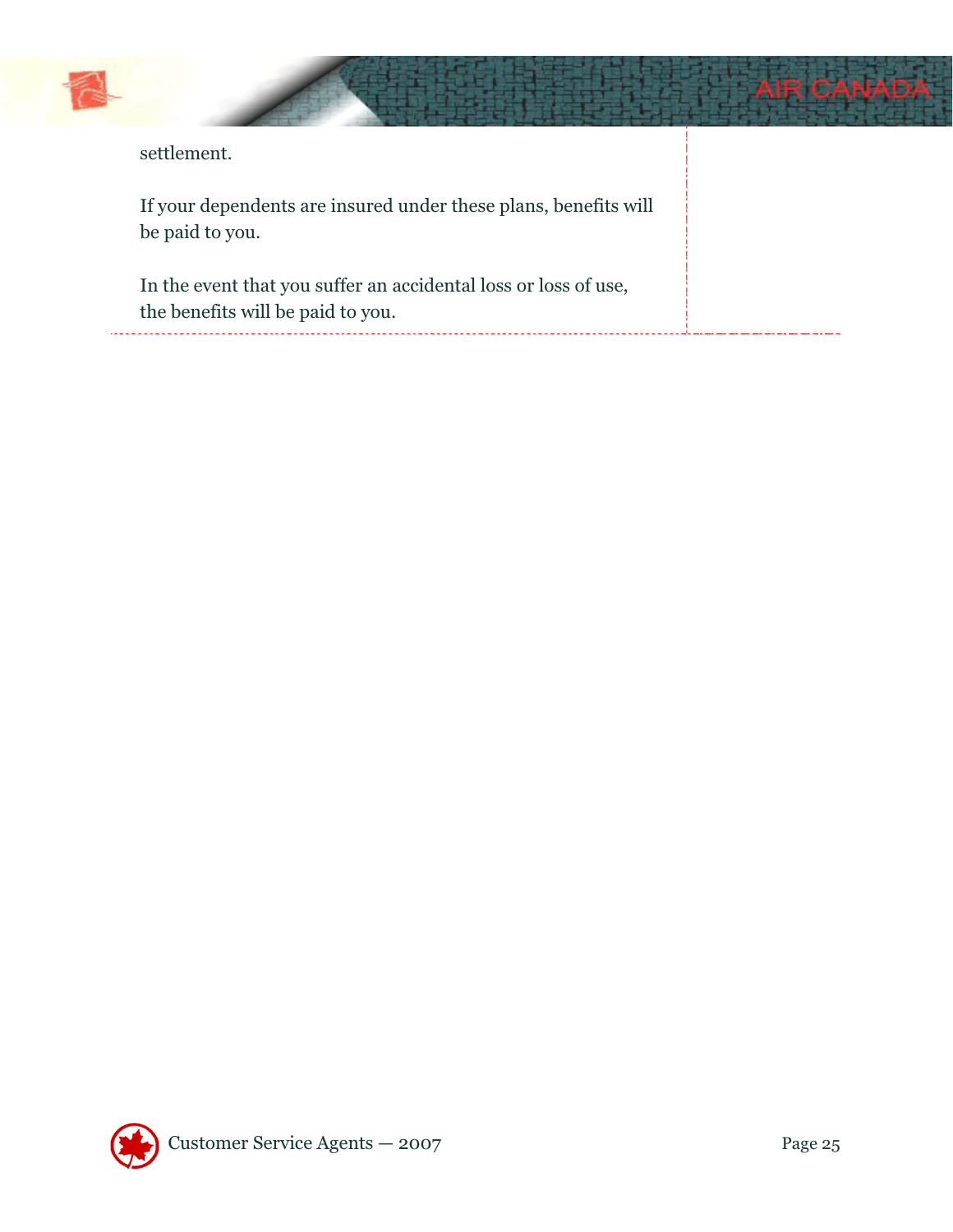

In the event of your death or the death of an eligible dependent, your work location or **Employee Services** should be notified. The information should be sent to: **Employee Services, PO BOX 7650, Station B, Toronto (ON) M2K 3B5; fax: 1-866-207-8636 or e-mail: <u>eServices@aircanada.ca</u>**; and the necessary forms and instructions will then be provided.

To file a claim for accidental death, your work location or the nearest Air Canada office should be notified within 30 days of the accident.

In case of loss or loss of use, the office of the Manager, Benefit Programs, Human Resources, Dorval 265, should be advised. The necessary forms and instructions will then be provided.

The insurer reserves the right to require that the person for whom a claim is made be examined, at its expense. In the event of death, an autopsy may be required, if permitted by law.

In any event, final decision with respect to claims entitlement will be determined by the insurer.